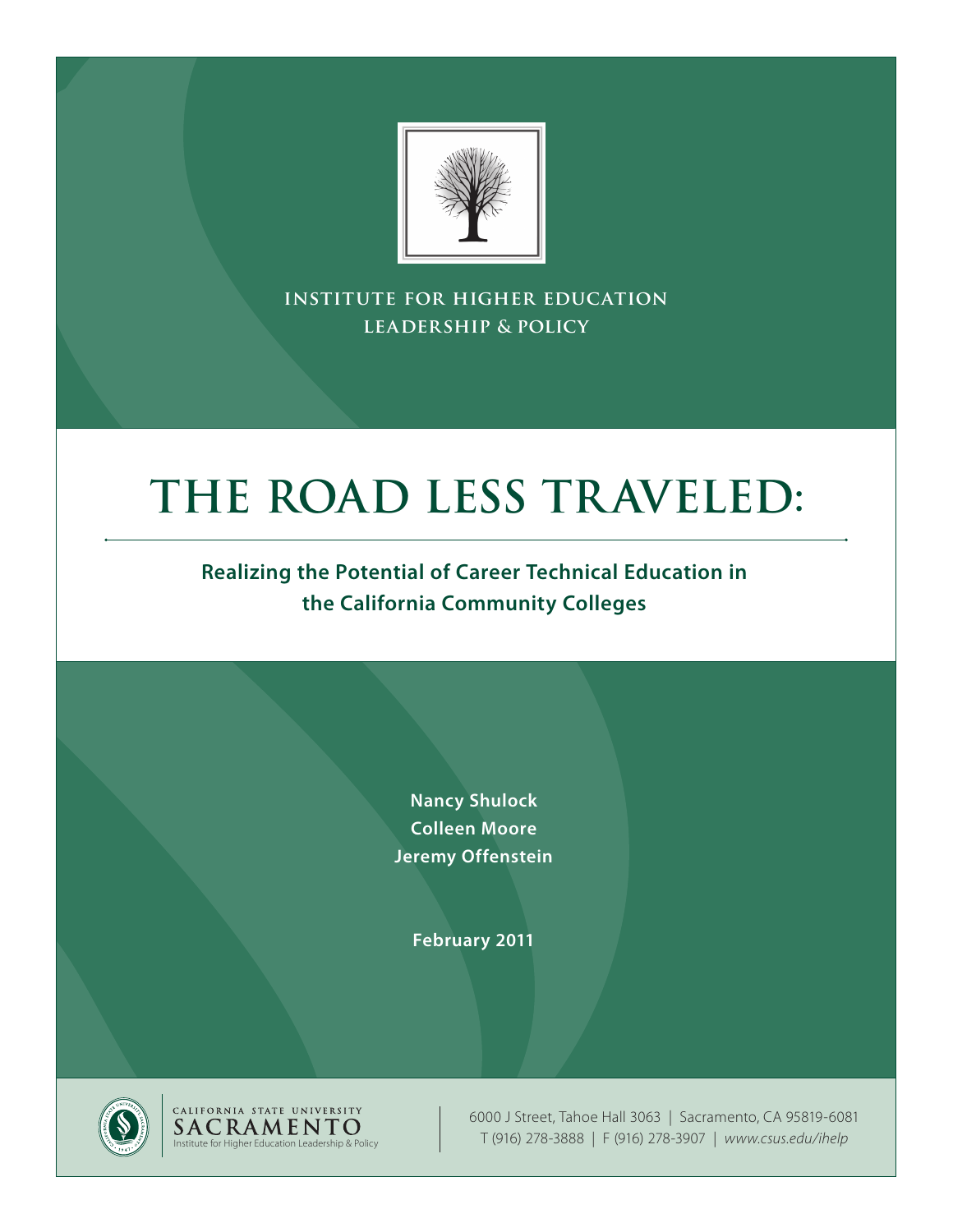## **Executive Summary**

## **Potential of Career Technical Education Mission is Not Fully Tapped**

The Career Technical Education (CTE) mission of California's community colleges is not well understood by policymakers in comparison to the transfer mission of the colleges. This exploratory study, to be followed by a more comprehensive research agenda, is motivated by the belief that CTE is a vital piece of the college completion agenda but is not receiving sufficient attention. While students can be successful in CTE in ways besides earning a certificate or degree, the issuing of workforce-related credentials is an undeniably important function of the colleges.

CTE is important to the college completion agenda because it can help California:

- $\blacksquare$  Meet completion goals
- $\blacksquare$  Meet workforce goals
- $\blacksquare$  Meet equity goals
- Increase postsecondary productivity
- Realize benefits of high school reforms.

California is not yet poised to take full advantage of the potential of the CTE mission area because CTE is generally characterized by:

- $\blacksquare$  A lack of priority across the system
- $\blacksquare$  Weak credential structures and transfer pathways
- Underdeveloped data and accountability systems
- **n** Higher costs that are not well addressed
- $\blacksquare$  A lack of integration with core institutional operations.

There is solid evidence of good job prospects for students with certificates and associate degrees in career fields. Student interest in vocational coursework is high, with 30% of course enrollments in vocational courses. Yet of the more than 255,000 degree/certificate-seeking students in the 2003-04 entering cohort (defined as enrolling in more than 6 units in the first year), only 5% earned certificates and only 3% earned vocational associate degrees within six years.

## **Key Findings: Apparent Lack of Priority on Technical Credentials**

As a basis for exploring CTE more generally, we studied patterns of student enrollment and progress in four highwage, high-need pathways (information technology, engineering technology, engineering, and nursing), visited CTE programs, interviewed faculty and staff, and reviewed college catalogs and other materials. We know we can't generalize to all programs in all colleges, given the great variety in both, but the following findings strike us as important to any effort to understand and improve student outcomes in CTE programs.

- **1. Data constraints limit knowledge and college actions.**  The absence of provisions for students to declare a program of study seriously impedes efforts to understand and improve student success in CTE programs because it is difficult to know which students are pursuing which programs.
- **2. Good student progress is not translating into credentials.** Few certificates and degrees were awarded despite considerable student progress. Far more students accrue 30 or more college-level credits and pass degree-applicable math than the relatively few who earn certificates or degrees. Additionally, more students completed at least 60 transferable credits than the number who transferred.
- **3. Pathway structures do not promote attainment of technical credentials.** A picture emerged of CTE pathways that do not reflect a high priority on careeroriented credentials or on sequencing lower-to-higher credentials within a field. The route by which entering students are expected to attain the basic skills needed for their programs was unclear. There was no strong pattern of students attaining credentials in the chosen field of study, with the great majority of associate degrees in interdisciplinary studies rather than in a technical field. There is a huge variety of programs in some fields and an equally huge variation across colleges in unit and programmatic requirements for the same credential. Few students who transferred earned associate degrees and few who earned associate degrees earned certificates.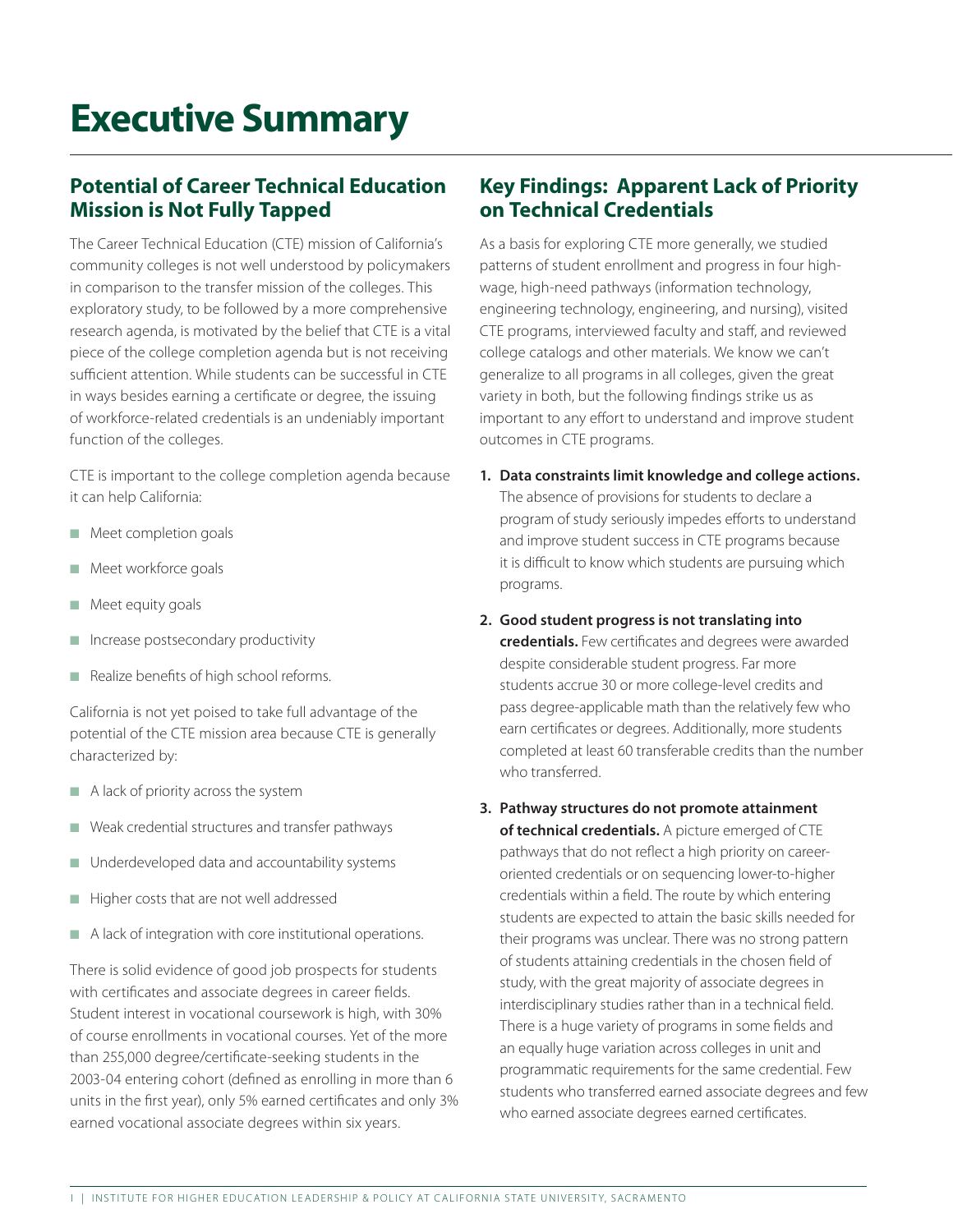## **Recommendations: More Structure to Help Students Meet Career Goals**

This study is the first stage of a broader research agenda aimed at understanding how state and system policies might best promote the success of students pursuing occupational programs. CTE is a richly complex mission area that we believe can benefit from more attention and greater understanding by policymakers and other stakeholders. We have much to learn from the work ahead, but this exploratory research, in the context of national momentum to increase structure and simplify pathways for students, leads us to make the following recommendations:

#### **1. Require students to declare a program of study and colleges to ensure access to programs**

Having students formally select, and colleges provide access to, well-defined programs of study would have tremendous advantages for student success. Students would have a clear roadmap toward completion, colleges could better align the course schedule with student needs, and the means to monitor and improve program outcomes would be greatly enhanced.

#### **2. Consider fewer and more consistent program offerings**

Hand-in-hand with requiring students to declare programs of study should be a commitment by colleges to ensure that the programs they offer are accessible to students and responsive to regional needs. The sheer number of and variation across programs lead us to question how students can navigate all of the choices and whether all programs "on the books" are still vital. Leading national researchers are calling for community colleges to review their multiple, variable program offerings to ensure they meet labor market needs, based on research findings that many choices and a lack of structure can deter student success.

#### **3. Focus on basic skills for CTE**

The system's high-priority Basic Skills Initiative has not included an explicit focus on students in CTE programs and it does not appear to be serving CTE well. Few CTE students enroll in basic skills courses and many CTE faculty believe such courses do not benefit their students. Yet there is no systematic alternative for addressing basic skills deficiencies among students in CTE programs. Few certificate programs require English or math, raising the question whether they are producing graduates with the skills to succeed in the workplace. It is important that the

system address basic skills for the CTE mission - both curricular requirements and means to help students meet them.

#### **4. Reexamine associate degree**

The associate degree in California has been asked to serve the dual purpose of preparing students for transfer and for entry to the workforce. The passage of SB 1440 in 2010 is an acknowledgement that the current degree does not work well for transfer. But the degree may not work well for workforcebound students either. Most degrees earned by students in the career pathways we studied were in interdisciplinary studies – a degree that does not signal to employers that a student has subject matter expertise in a field. As work begins to develop a new set of associate degrees for transfer, parallel efforts should examine how the existing associate degree might better serve students who are not intending to transfer.

#### **5. Conduct additional research**

The data we reviewed raised specific questions that, if the Chancellor's Office could answer with additional research, would expedite efforts to understand and improve CTE outcomes. Why do students amass so many excess units along the way to earning certificates and associate degrees? What levels of math and English proficiency do and should individual certificate programs require? Are there sufficient opportunities for incoming students to receive knowledgeable academic and career advising about CTE program options? How many students satisfy certificate requirements but fail to officially earn one and why?

Strengthening the CTE mission area in these ways should yield substantial benefits for students, colleges, employers, and all Californians.

#### **Acknowledgements**

We thank the following individuals who reviewed and provided helpful comments on an earlier draft but, of course, we take responsibility for the findings and conclusions: Pamela Burdman, Darla Cooper, Hazel Hill, Davis Jenkins, Kelley Karandjeff, Nick Kremer, Jane Patton, Jessica Pitt, David Rattray, Barry Russell, Kim Schenk, Eva Schiorring, Bill Scroggins, Ron Selge, Vince Stewart, Chuck Wiseley, David Wolf, and the California Community College Vocational Research and Accountability Committee.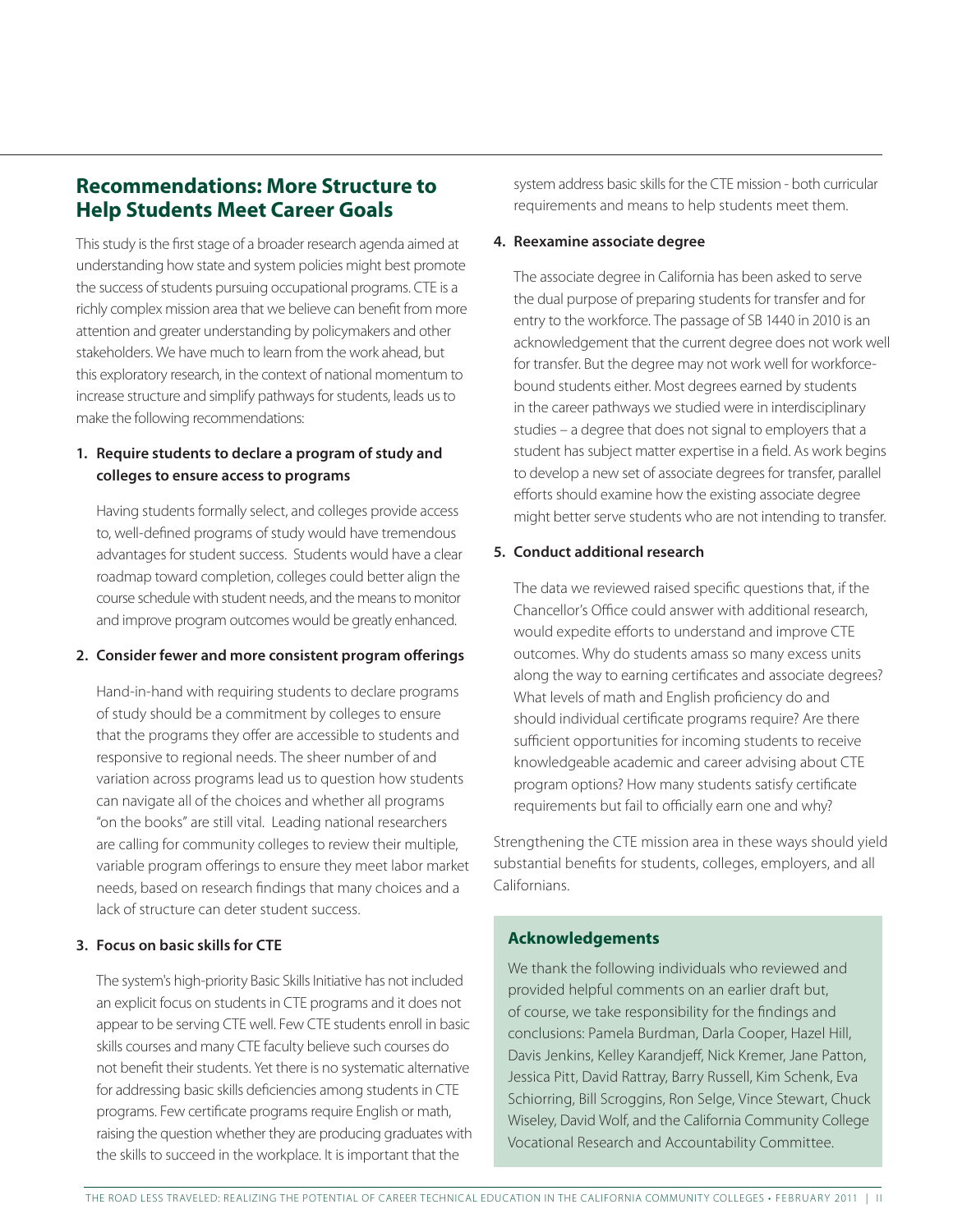# **Career-Technical Education (CTE) and the Community College Completion Agenda**

California, along with most other states, has made community college completion a major priority in the effort to boost educational attainment for broad sectors of the population and strengthen economic health. The research presented in this report is motivated by the belief that the career technical education (CTE) mission of California's community colleges is a vital piece of the college completion agenda but is not yet receiving sufficient attention. We are well aware that students succeed in CTE in ways that do not involve completing certificates or degrees. At the same time, the issuing of workforce-related credentials is an undeniably important function of community colleges. In this study we are interested in the CTE mission as it relates to completion of certificates and degrees.

While efforts to address student success and college completion are generally relevant to CTE, there are unique aspects of CTE that warrant more specific study. In this research we examine student progress through four career pathways as a basis for exploring more broadly how CTE can contribute to the college completion agenda. This report is the first part of a larger project to study whether state and system policies could better support student success in CTE programs. Although admittedly an exploratory study, our findings confirm our initial supposition that there is untapped potential across the system for CTE to better serve students and the state.

## **High Potential in the CTE Mission Area**

CTE is important to the college completion agenda for the reasons described below.

#### **Meeting Completion Goals**

National college completion goals, such as those articulated by the Gates and Lumina foundations, include associate degrees as well as bachelor's degrees, and both foundations are investing in efforts to improve understanding of the role and value of certificates. The Obama administration, by calling for more Americans to get a year or more of college, also signaled the importance of postsecondary certificates. The report recently released by the California Community College League's Commission on the Future sets targets for increases in certificates as well as associate degrees.<sup>1</sup> Many associate degrees

and most certificates are awarded in occupational fields, and there is evidence that the market value of associate degrees in occupational fields is greater than other associate degrees.2 That finding is especially relevant amid the growing concerns that the completion agenda cannot just be about the number of credentials but must be about quality credentials with labor market value. Certificates, in particular, can reduce time-to-completion of a meaningful credential, removing a significant barrier to completion for the many students whose lives don't accommodate many years of college-going. Researchers have found that students with clear occupational goals are more likely to complete their programs of study,<sup>3</sup> suggesting that community college CTE programs can make important contributions to the completion agenda.

#### **Meeting Workforce Goals**

California faces a severe shortage of educated workers as the baby boom generation retires, the economy shifts to everhigher dependence on high-level knowledge and skills, and the fastest-growing populations are not being educated at levels to fill job openings. Data confirm projected shortfalls in both jobs requiring a bachelor's degree and "middle skill" jobs requiring more than a high school education but less than a bachelor's degree (e.g., engineering technician, radiological technician, dental hygienist). A recent study found that California could have jobs for one million more bachelor's degree holders than the state is currently on track to produce.<sup>4</sup> Other research has documented that a large share of future job openings are "middle skills" jobs.<sup>5</sup> Clearly, more Californians with occupationally-oriented certificates and associate degrees are needed to supply the state's future workforce.

#### **Meeting Equity Goals**

Differential rates of completion across racial/ethnic groups in the California Community Colleges (CCC) present a severe social and economic challenge to California's efforts to increase educational attainment.<sup>6</sup> Structured career pathways that include certificates and associate degrees could be an important means to improve social mobility for economically disadvantaged Californians. Research suggests that high school students who take CTE coursework along with traditional academic courses have better employment outcomes, and at least comparable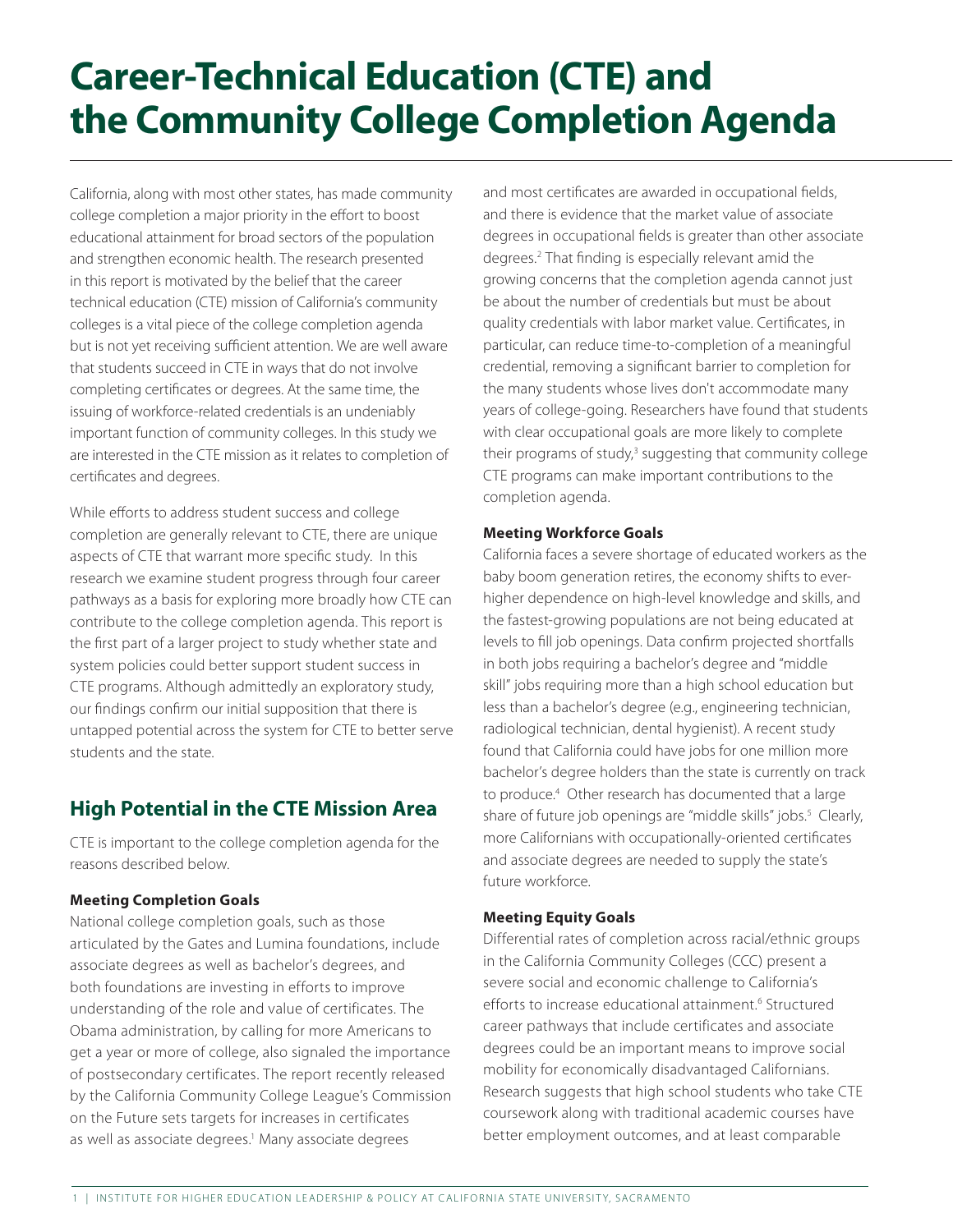postsecondary outcomes, compared to students taking only academic courses.<sup>7</sup> In the postsecondary arena, research suggests that there are economic benefits to low-income students who pursue longer-term certificates (30 or more units),<sup>8</sup> and that such programs can "lead to well-paid careers, particularly among low-performing students."<sup>9</sup> Students who earn credentials in occupational programs can have substantial earnings advantages over those earning traditional academic degrees.10 Today's economy offers good-paying careers in many technical fields that don't require four-year degrees. Moreover, by one estimate 85% of occupational enrollments in community colleges are in fields that have counterparts in four-year colleges, raising the prospect of career ladders to higher paying positions if educational pathways are structured well.<sup>11</sup>

#### **Increasing Productivity**

Streamlining and strengthening career pathways can increase postsecondary education productivity. Poorly structured career pathways can result in students taking courses in pursuit of lower-unit credentials that don't count towards higher-unit certificates and degrees. This inefficiency in the accumulation of units has been well documented in the literature on community college transfer but may also be a factor impeding student movement from lower-unit certificates to higher-unit certificates and associate degrees. If relevant units don't carry forward to the next highest credential, the cost to the state and the cost to students in time and money increase. Additionally, CTE programs lend themselves to a cohort approach and to integrating basic skills instruction into the curriculum, both of which can contribute to increased rates of persistence and completion.12

#### **Complementing High School Reforms**

A growing body of research points to the benefits of multiple forms of career-oriented education in high schools and a growing body of practice is producing promising results.13 Since community colleges serve the vast majority of California high school graduates who proceed to postsecondary institutions, strong career-oriented offerings that align well with those in high schools would optimize the benefits of high school reform efforts.

## **CTE Potential is as yet Unrealized**

California is not yet poised to take full advantage of the great potential of the community college CTE mission area to help with the state's college completion agenda.

#### **Lack of Priority**

The legislature periodically reaffirms that the three core mission areas of the CCC are transfer, CTE, and basic skills education, yet the attention paid to the CTE mission has not matched that given the other two areas. Lawmakers express far more interest in and understanding of the transfer function, even though they know of the important contribution community colleges make to the state's workforce through career education. The Basic Skills Initiative, a top priority of the system for several years, has been pursued largely apart from the CTE mission. CTE programs are highly complex, as they often involve partnerships with state, local, and community organizations, have multiple funding streams, serve students with a variety of goals and prior experiences, and offer a wide array of certifications. Whether due to the sheer complexity of the mission area, the dominance of "academic" faculty in college leadership positions, or purposeful ordering of priorities by policymakers and the college system itself, CTE carries less status across the colleges.

#### **Weak Credential Structures and Transfer Pathways**

Despite the national research findings that certificates of at least one year and associate degrees in occupational fields have good economic returns,<sup>14</sup> such credentials appear to be undervalued in California. Relatively few students indicate a goal of earning a certificate or an associate degree and relatively few certificates and associate degrees are awarded. Many CTE students amass credits in career fields without acquiring a certificate or degree or they earn an interdisciplinary studies degree that does not reflect their field of study. The CCC does not differentiate *applied* associate degrees from associate degrees as is done in many states. The associate degree has been forced to serve a dual function but it has not served the transfer function well nor does it clearly signal career-relevant competencies. While the newly authorized associate degrees for transfer<sup>15</sup> are aimed to align a subset of associate degrees with transfer requirements, there has been no parallel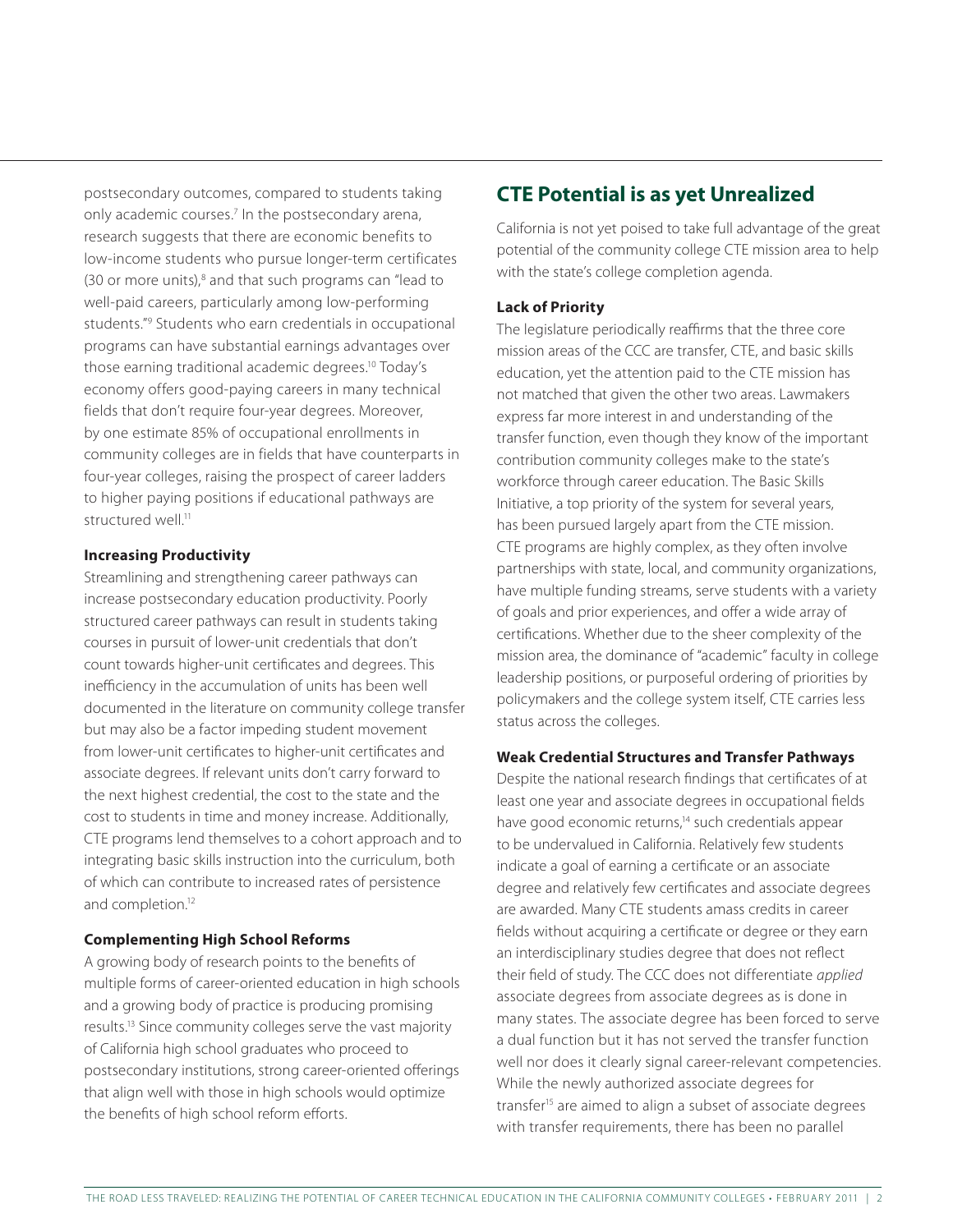## **Career-Technical Education (CTE) and the Community College Completion Agenda**

discussion of the need to retool existing associate degrees to better prepare students for the workforce and better communicate to employers the learning outcomes from associate degree programs.

#### **Underdeveloped Data and Accountability Systems**

Data and accountability systems are poorly suited to monitor progress and success within the CTE mission. The CCC system's Accountability Reporting for Community Colleges (ARCC) reports student success rates without accounting separately for CTE. The section of ARCC on vocational and career education reports only the *number* of certificates and associate degrees awarded by program area, providing no information about *rates* of student progress and success. Only certificates of 18 units or more are required to be reported, so there is no uniformity in reporting short-term certificates and no basis for determining the extent to which short-term certificates are earned as a step toward higherunit certificates or degrees. This would be important data since research has failed to document economic returns to short-term certificates alone.<sup>16</sup>

There are two other major shortcomings of CTE accountability. First, systemwide data do not record the program of enrollment for students because, with a few exceptions like nursing, community college students in California *do not formally declare a program of enrollment.* Colleges report CTE outcomes to the federal government under the Carl D. Perkins Vocational and Technical Education Act but this is limited by the lack of data on program of enrollment. Student coursetaking patterns rather than declared program intent is the basis for reported program outcomes. This method is unable to identify students until they are well along in their programs, and is thus more valuable for compliance with federal requirements than for informing college efforts to improve student success. Second, there is no systematic reporting of employment outcomes for CTE programs even though the purpose of most programs is to help students obtain paying (or higher paying) employment. Anecdotal reports that students get job offers or raises before earning a credential are sometimes offered as explanations for successful "non-completions" but lack rigorous labor market outcomes data by program to back up the claims.

#### **Higher Costs Not Well Addressed**

CTE programs tend to be more costly than other instructional programs. They are heavily dependent on equipment, many have class size restrictions due to access to equipment or specialized accreditation requirements, and they involve more frequent curriculum change as well as structured engagement with the employer community. The state funding formulas employed at most colleges do not accommodate these higher costs (even accounting for federal Perkins funds received for CTE programs) and CTE program administrators must seek external funding for what many would consider core instructional costs.

#### **Lack of Integration with Core Institutional Operations**

Finally, at many colleges CTE seems to operate quite separately from other instructional units, with separate administrative structures, less integration with core student support areas, and separate funding structures that leave CTE program administrators much more dependent on external resources to keep their programs operating. Efforts to strengthen CTE are generally undertaken as separate *projects* or *initiatives* apart from the state's multibillion dollar investment in its community colleges – usually through grant application opportunities at local or regional levels that affect small numbers of students.17 This lack of integration suggests that emerging efforts to address college completion could have less impact on CTE programs and student outcomes unless special care is taken to reduce "silos" that can interfere with college-wide planning for student success.

## **The Complexities of Studying CTE Student Success**

Any effort to study student progress in CTE confronts a problem of language and definition. "Career technical education" has largely replaced "vocational education" as the term used to describe educational programs designed to prepare students for employment opportunities that do not *initially* require four-year degrees. Yet neither "career" nor "technical" helps us understand the distinct nature of these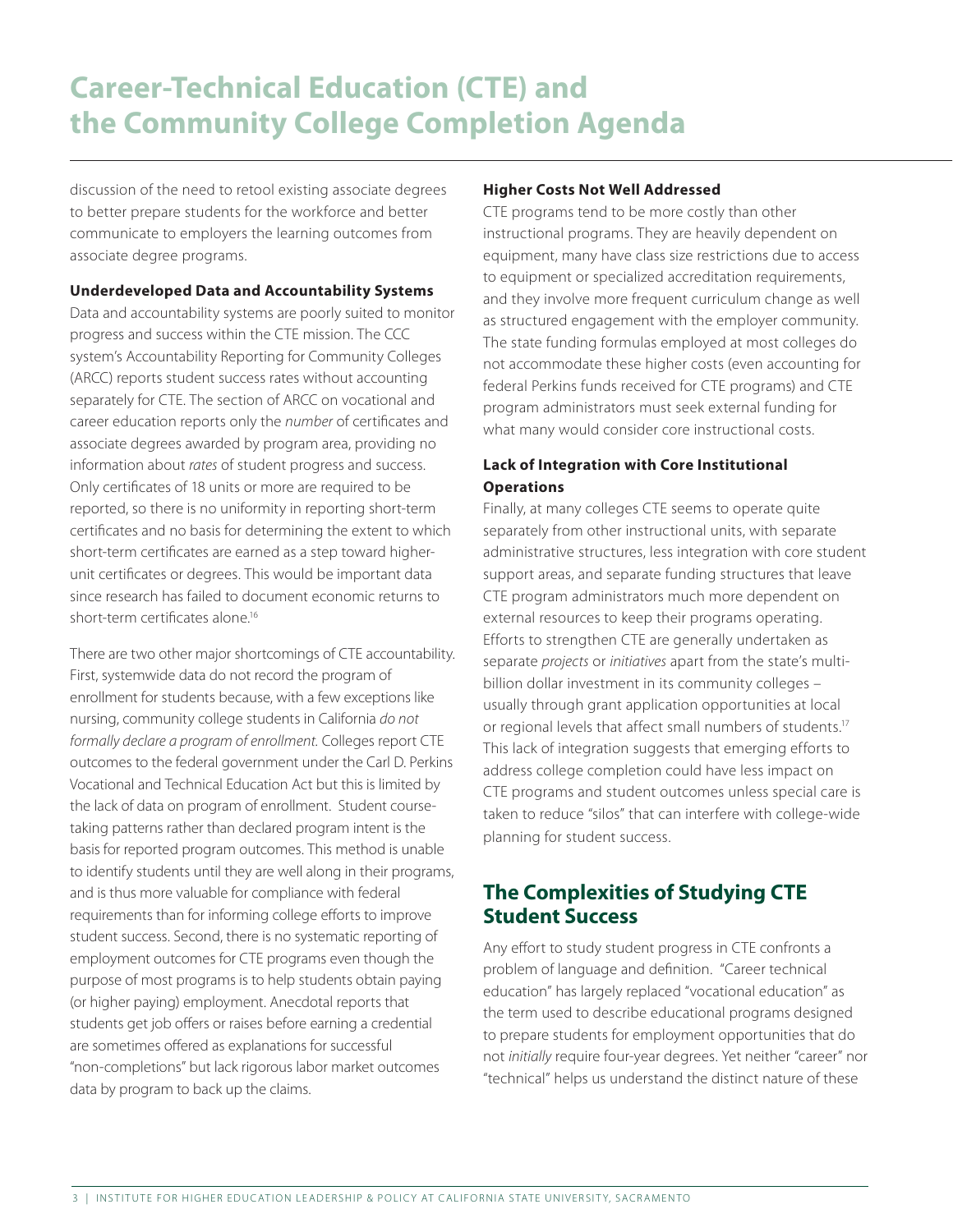community college programs. Many four-year programs are just as career oriented as are one- and two-year programs and many are highly technical. Some fields designated as CTE in the community colleges, like nursing, have wellestablished transfer pathways to universities and others do not. The Chancellor's Office data system classifies certain programs and courses as "vocational" for purposes of compliance with the Perkins Act but about 20% of the vocational courses are transferable and efforts are underway to increase the transferability of CTE coursework.18 The term "sub-baccalaureate credentials" to reference certificates and associate degrees connotes something of lesser value and could impede efforts to strengthen these pathways into well-paying careers that are a prominent feature of today's economy.

While the nation could benefit from new terminology that better reflects the economy, which offers good technical career options at all levels of postsecondary education, we raise the issue here as context for our efforts to examine student success within the CTE mission. Our prior work has documented patterns of student success for all degree/ certificate-seekers, but in this report we examine success in occupational programs specifically. We learned that both the definitions of CTE programs and the pathways along which one might measure progress are ambiguous. For example, we chose engineering as one pathway to study but wrestled with whether engineering technology and engineering are one pathway or two, and certainly between them they span the CTE and the transfer missions of the colleges. We chose nursing, which could potentially be the upper end of a career pathway that includes allied health fields, and which certainly encompasses the transfer function. We settled on four pathways (explained on page 9) that admittedly do not represent the full breadth of CTE offerings and consider the research merely exploratory and illustrative of issues that should be addressed on a larger scale.

Tracking student progress toward occupational program completion is complicated by variability in the value of certificates and degrees across occupations and by the different goals of the diverse populations that enroll in CTE courses and course sequences. Genuine questions have arisen, with respect to the national college completion agenda, about the wisdom of using the number of baccalaureate degrees as a measure of college success, irrespective of degree field and measures of degree *quality*. But with CTE we encounter more fundamental questions of whether and which credentials should be counted and how well a count of completed credentials measures the value of these programs. As examples:

- $\blacksquare$  Associate degrees in some transferable technical fields lack or are perceived to lack market value, so many transfer-bound students do not bother to satisfy degree requirements.
- Many students earn an interdisciplinary studies associate degree that does not accurately reflect their occupational field of study, making it hard to define and monitor success in those occupational programs.
- $\blacksquare$  Many CTE students are older, working professionals who need coursework rather than degrees, often for improved job security or advancement; many already have degrees (10% of the students who earned certificates in our study already had bachelor's degrees).
- $\blacksquare$  There is a huge variety of certificates of varying lengths, many of which are shorter than the 30 units found by researchers as a threshold for economic return but may nevertheless have career advancement value for students, raising questions about which certificates should be counted as "completions."
- Some students are seeking industry certification and/ or licensure as opposed to college-awarded certificates, outcomes that are not tracked by the colleges.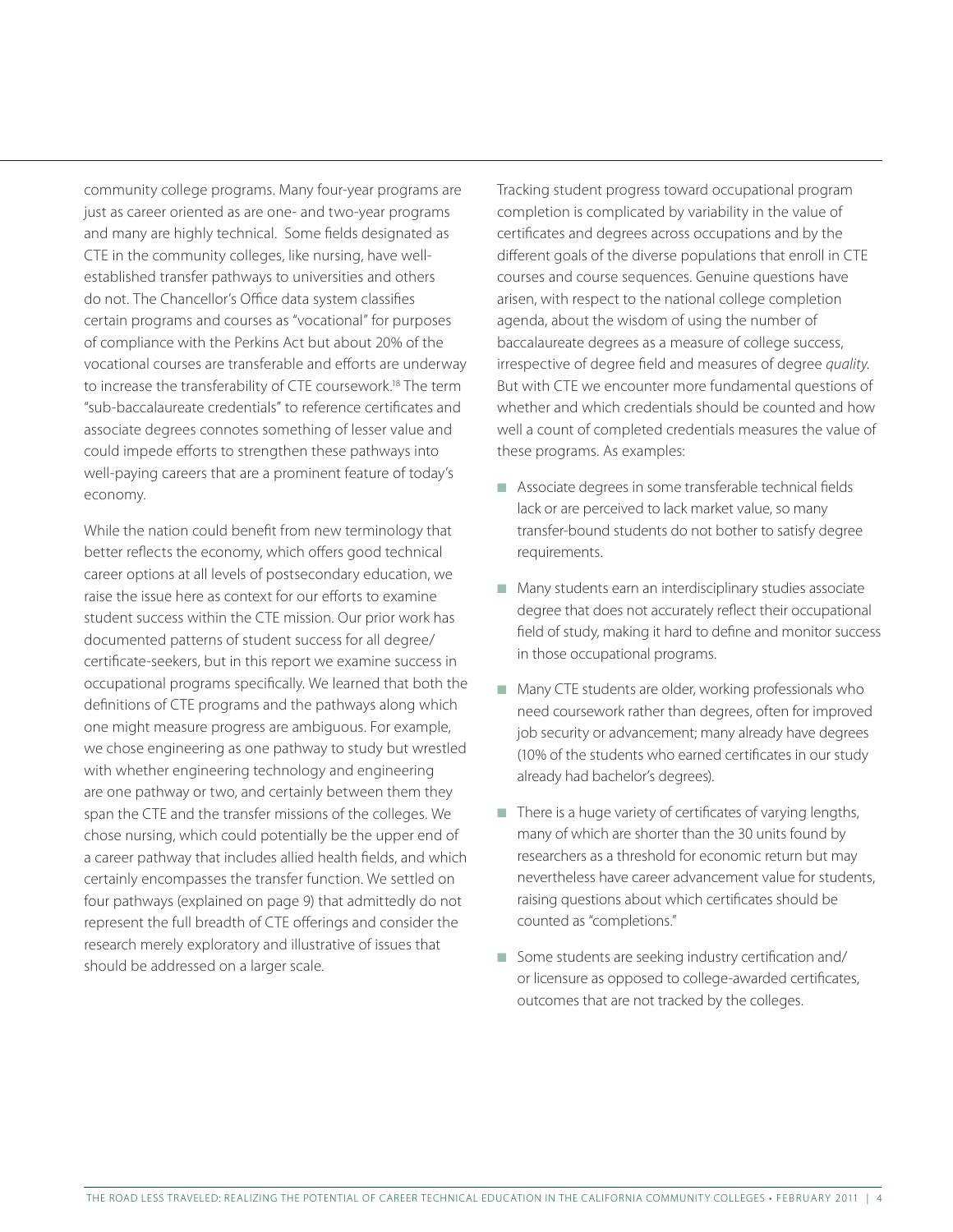## **A Summary Look at CTE Enrollments and Outcomes**

In spite of definitional issues and the challenges of studying student progress and completion, the importance of preparing Californians to fill good middle skill positions in the economy and to acquire the foundation for further education justifies the effort to understand these complex issues. To that end, we present some summary data as background for the analysis that follows.

Unlike the transfer mission of the colleges, the CTE mission area exists in a highly competitive arena in which for-profit institutions play a large and growing role. Figure 1 shows that while the for-profit sector enrolls fewer than 10% of all undergraduates in two-year (or less) institutions in California, it awards over 20% of the associate degrees in career fields<sup>19</sup> and between one-half and two-thirds of certificates. Figures 2 and 3 compare the career fields in which certificates and associate degrees are awarded by the for-profit and public sectors. Each graph shows the four largest program areas in that sector and, for comparison purposes, the share of awards in the other sector's top four programs. (Not shown in the for-profit

graph is family and consumer sciences, which accounts for 11 percent of CCC awards but a negligible share at the for-profits.) Health professions account for the largest share in both sectors and business is also among the top four in each sector. While 91% of the awards by the for-profit sector are in four areas (health, mechanic and repair, business, and personal/culinary), those four areas account for only 55% of the awards by community colleges, which have a broader range of offerings.

Figures 4 and 5 present data on CTE course-taking, progress, and completion in the CCC. Figure 4 shows that nearly one-third of all credit enrollment in the community colleges is in vocational courses.

Despite these robust course enrollments, few students earn certificates or associate degrees in vocational areas. Figure 5 shows that of the 255,253 degree-seeking students entering the CCC in 2003-04, only 5% and 3%, respectively, had earned certificates or vocational associate degrees after six-years - far fewer than the share that transferred to a fouryear institution. (We define "degree-seeking" as enrolling in more than six units in the first year.) Only 29% of all associate degrees awarded across the CCC in 2008 were in fields identified by the system as CTE, while 56% of all degrees



Source: The Integrated Postsecondary Education Data System (IPEDS). Survey year 2009.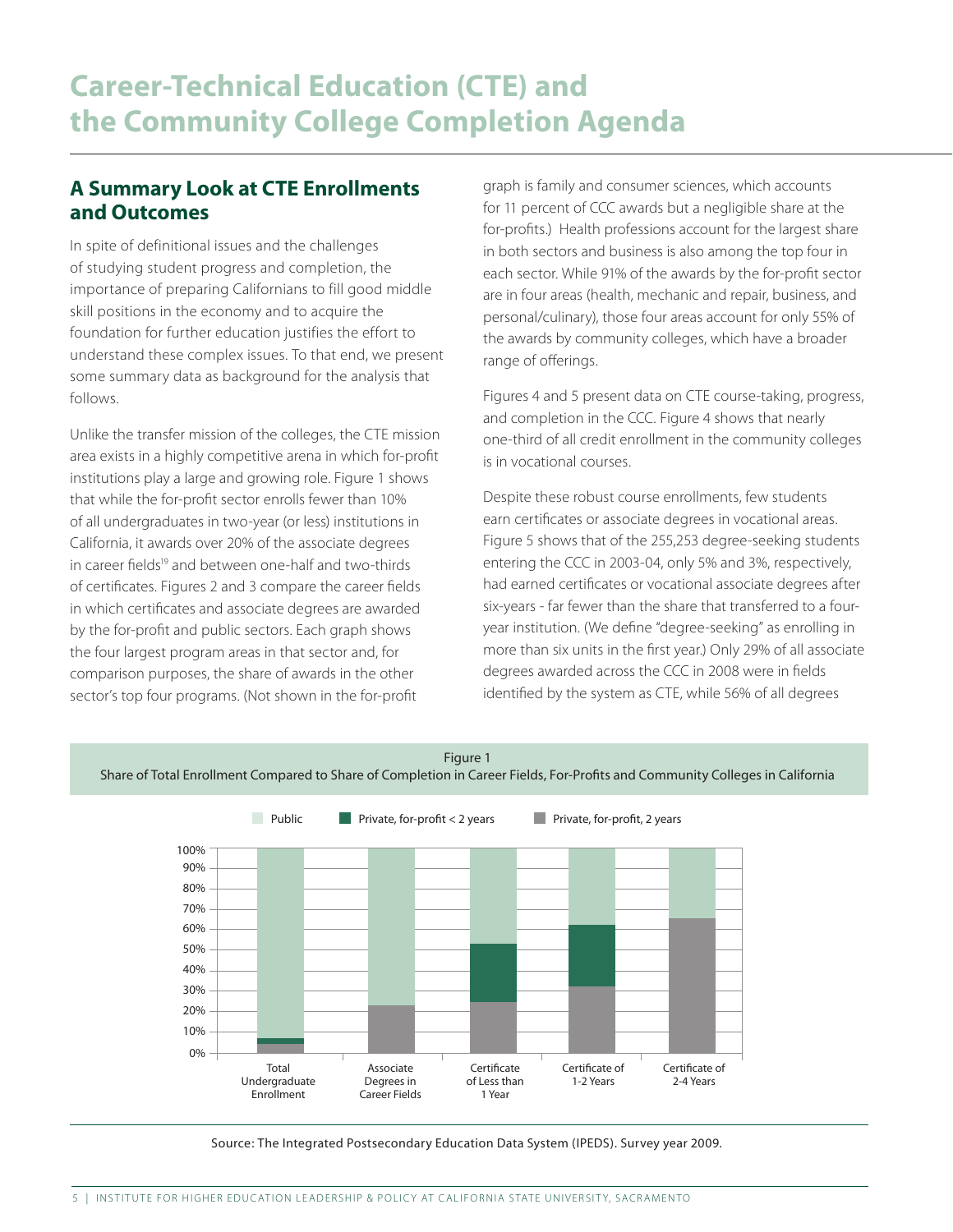Figure 2

Certificates and Associate Degrees Awarded in Career Fields by Private For-Profit 2-Year Colleges in California by Field



Source: The Integrated Postsecondary Education Data System (IPEDS). Survey year 2009.



Source: The Integrated Postsecondary Education Data System (IPEDS). Survey year 2009.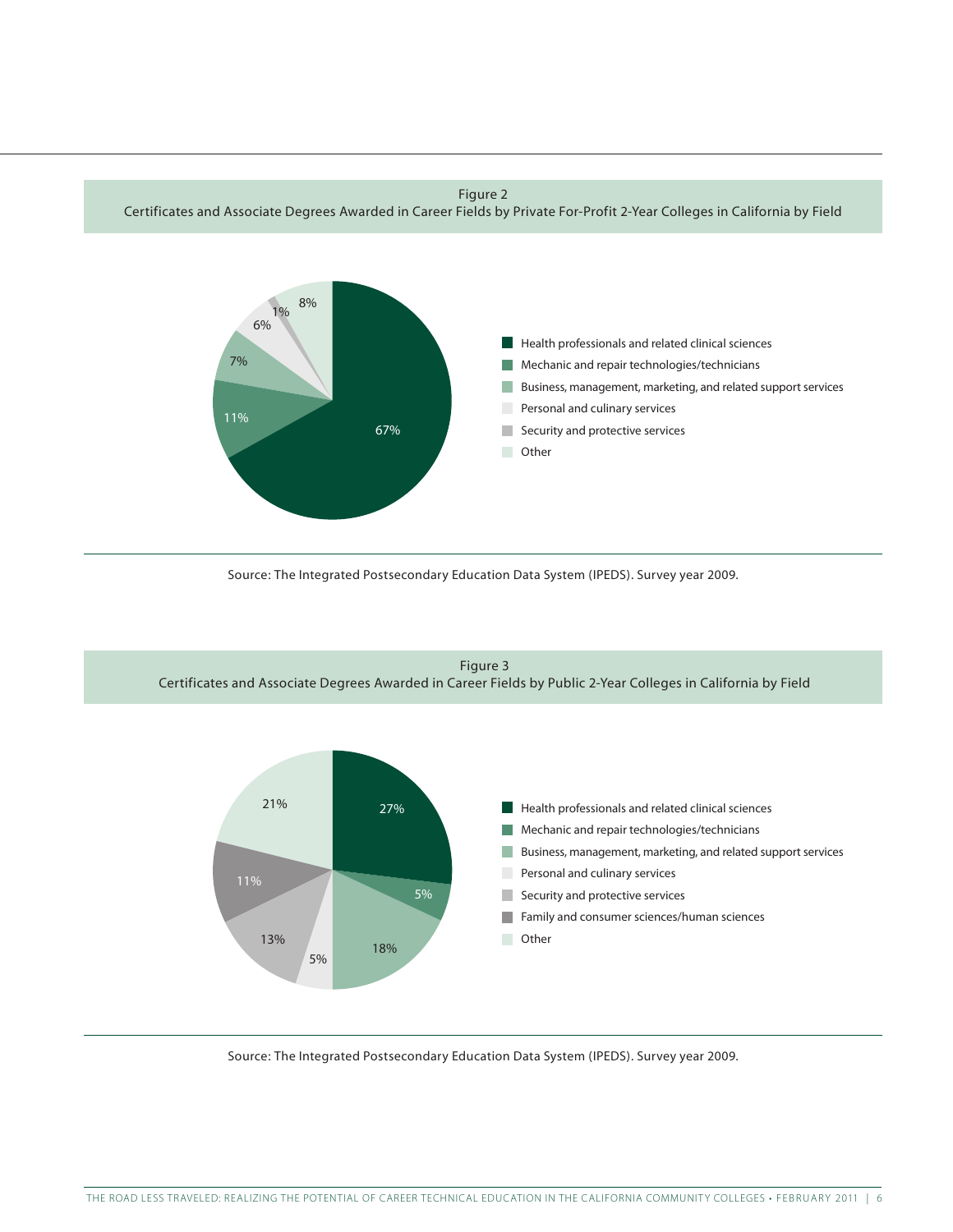## **Career-Technical Education (CTE) and the Community College Completion Agenda**



Source: Community College Chancellor's Office Data Mart, reflecting the system's course classification definitions



Figure 5 Milestone Attainment within 6 Years among All Degree Seekers

Note: Students may be included in more than one completion measure as they could have, for example, earned both a certificate and an associate degree.

Source: *Divided We Fail*, IHELP, 2010.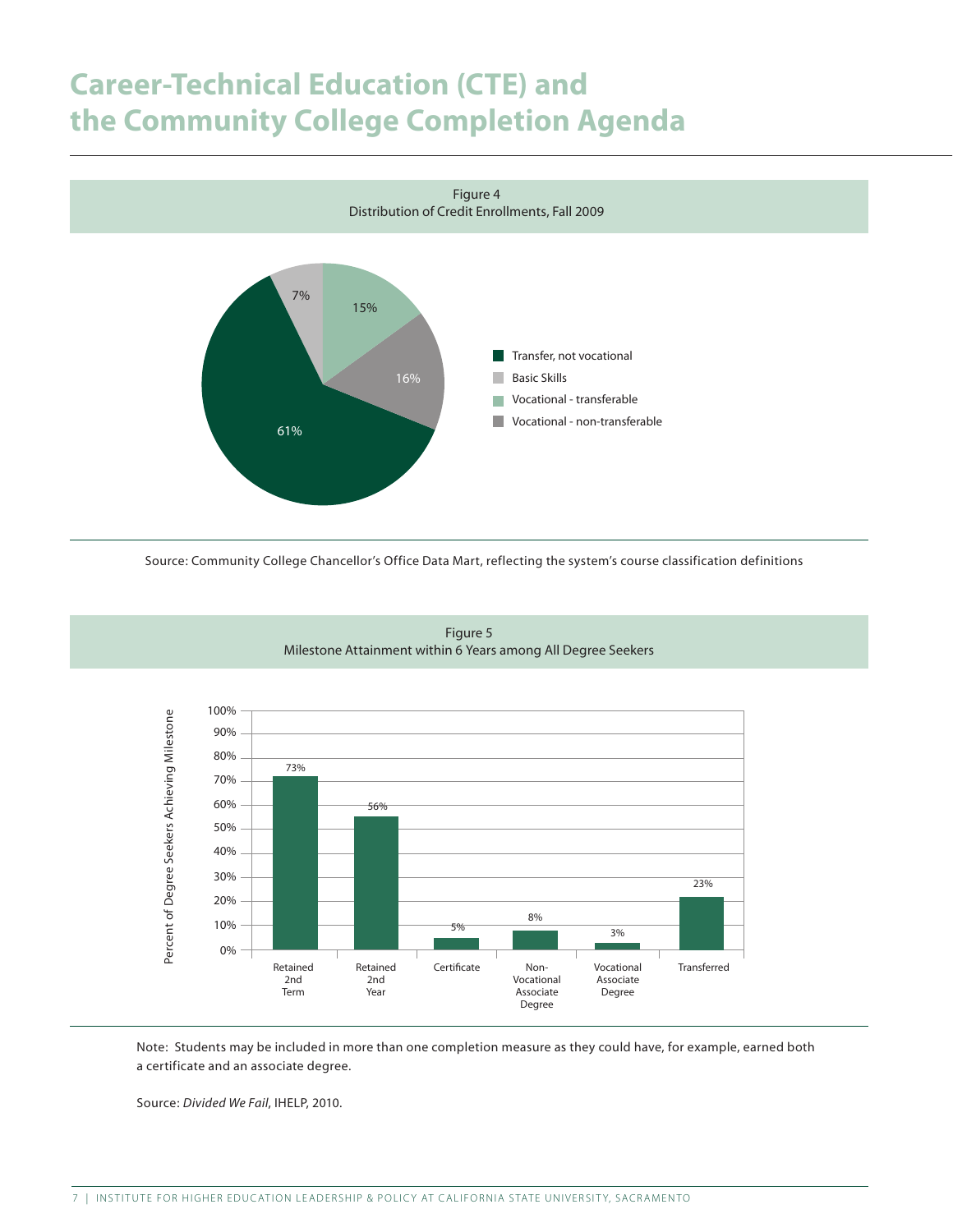were in interdisciplinary studies.<sup>20</sup> We know that these general purpose associate degrees don't serve students well in qualifying them to transfer as juniors into specific majors, $21$ and this has been addressed through new legislation (Chapter 428, Statutes of 2010 - SB 1440) to develop associate degrees for transfer. We also suspect that they don't help students qualify for jobs in technical fields since they don't provide students with core content in a technical area or signal to employers what skills students have gained.

With nearly one-third of course enrollments in vocational courses and an economy that is growing more dependent on workers with technical postsecondary preparation, it seems reasonable to explore how students pursue and progress through CTE programs, why so few students earn vocational credentials in the community colleges, and whether community college programs are structured to meet student and employer needs. This report only begins to address these questions.

## **Research Plan**

Our research methods were necessarily adaptive because of the fundamental data constraint of not being able to identify which CCC students are attempting to pursue which occupational pathway. Most students do not declare a program of enrollment so system data cannot track enrollment by academic program. We had to use coursetaking behavior to judge which students were *likely* pursuing each pathway. The findings are necessarily less conclusive than our previous studies of student success where we did not try to draw any conclusions about specific academic programs. We take care to offer appropriate caveats in the presentation of our findings.

Our research involved the following steps:

**1. Select CTE pathways.** We selected four pathways that were of interest in their own right as high-wage, highneed fields, but primarily as a sample of the universe of CTE programs in order to learn more generally about issues of student progress and success in CTE programs.

- **2. Learn about the pathways.** We studied the demographics and the enrollment patterns of community college students who completed programs in these four areas – those who had earned certificates or associate degrees at a community college or had transferred and earned a bachelor's degree at a California State University. This helped us know what patterns of progress and success to look for when we studied a new cohort of incoming students. In order to learn more about the pathways, we visited CTE programs at several colleges, conducted telephone interviews with CTE program staff and other experts, reviewed catalogs for 20 colleges of varying sizes and from different regions of the state to understand curricular requirements in these four fields, and reviewed published material.
- **3. Learn about progress of students attempting the pathways.** As best we could, given data limitations, we applied the milestone and success indicator framework we have used in previous research<sup>22</sup> to learn where students may be encountering obstacles on the path to completion. We drew on the findings about completers (step 2 above) to determine what milestones and success indicators to monitor.

The remainder of this report describes these steps in order and offers findings and recommendations that are necessarily preliminary given the exploratory nature of this study.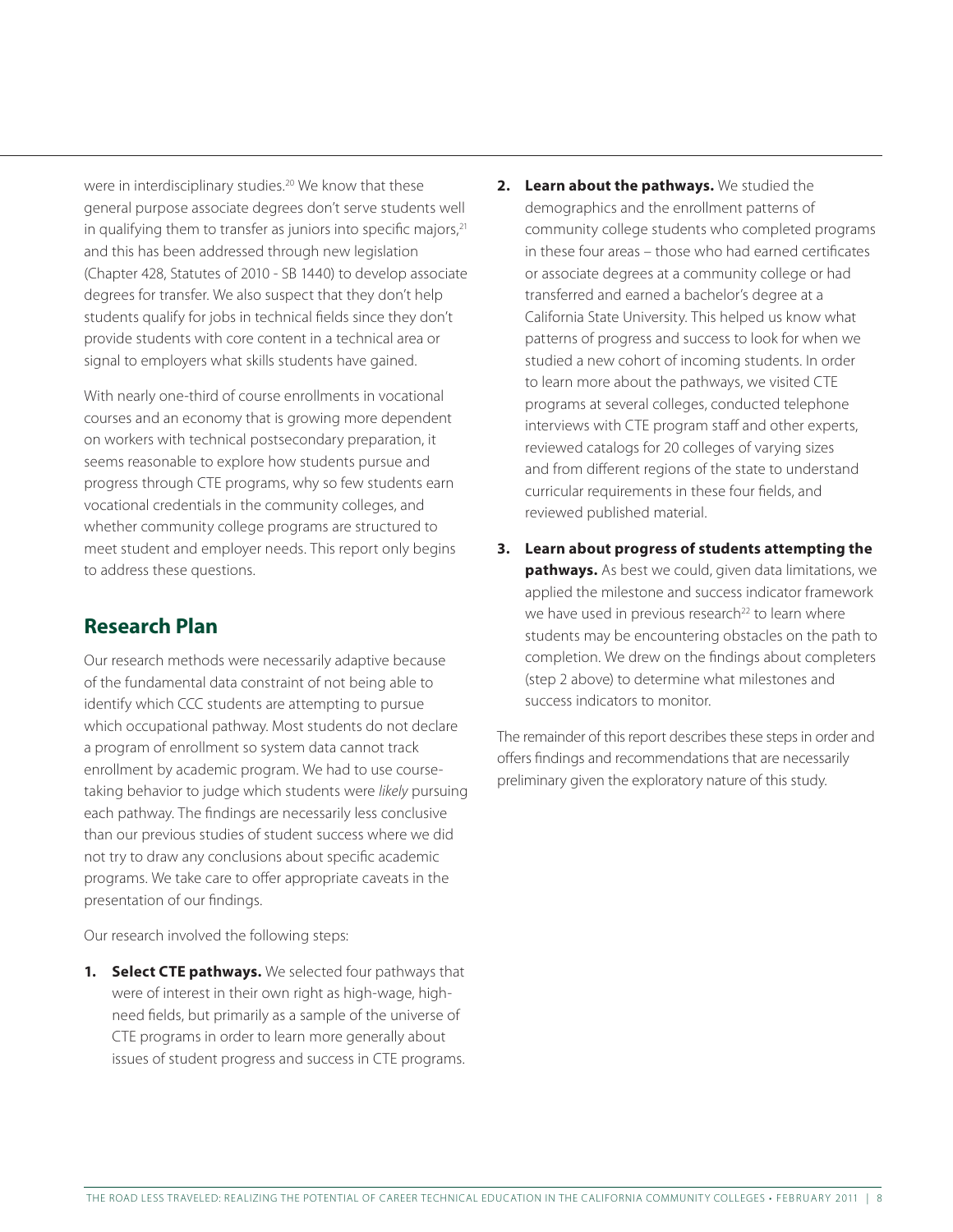# **Four Career Pathways – Setting the Stage**

## **Choosing Pathways to Study**

To select the high-wage, high-need, career pathways for study, we examined the *Occupational Employment Projections 2008-2018* of the California Employment Development Department to find fields with relatively high expected growth in employment and relatively high median wages.23 We also examined data on the annual number of undergraduate certificates and degrees awarded by the CCC and California State University (CSU) systems in related programs.24 Based on these data, as well as conversations with workforce and education experts, we selected four occupational areas for study:

- 1. Nursing
- 2. Engineering
- 3. Engineering technology
- 4. Information technology

Our focus on high-need, high-wage fields led to a selection of fields with more rigorous math and science requirements and more obvious opportunities at the baccalaureate level than is the case for many CTE programs. While this limits the ability to extrapolate specific findings to other CTE programs, examining student success in these fields may still serve as a foundation for a broader research agenda on the CTE mission of the community colleges.

Each of the fields includes a number of occupations. Nursing occupations include registered and vocational nurses and nursing assistants. Engineering includes the various subfields of engineering (e.g., electrical, civil) and engineering technology occupations include engineering technologists, drafters, and designers. We had originally grouped engineering technology and engineering into one pathway of engineering-related occupations, on the presumption that pathways might exist from engineering technology in community college to engineering at the university level. But our early research indicated that, despite similarities, the two disciplines function as separate pathways with different levels of foundational skills and little movement between the pathways. So we studied engineering technology as a separate pathway despite fairly modest growth and numbers of people employed. Information technology occupations include computer programmers, software and hardware engineers, network administrators, and various information technology specialists.

## **Description of Pathways**

#### **Nursing**

There are four major nursing pathways in the community colleges:

- 1. Programs, typically certificates, that prepare students to become licensed vocational nurses (LVN)
- 2. Programs that prepare students for registered nursing (RN) and award an associate degree in nursing (ADN)
- 3. Programs that prepare LVNs for RN licensure
- 4. Preparation for transfer to bachelor's programs in nursing (BSN) at four-year universities; BSN students hold the same licensure as ADN students but take additional coursework in subjects such as public health and management.

Nursing programs generally admit students in cohorts that progress through coursework and clinical training on a fulltime basis. Admission to an ADN program in the community colleges requires that students pass an entrance exam that tests skills in math, reading, English, and science. Students also have to complete prerequisite coursework prior to admission to the ADN program. Although prerequisite courses vary by community college, college-level English, microbiology, chemistry, human physiology, and human anatomy are common. There are fewer requirements for admission into LVN programs than for ADN programs. LVN applicants are not required to take an admissions exam (although they may have to demonstrate competency in math, English, or other subjects) and generally have fewer prerequisites. Although some community colleges offer programs that train LVNs to become RNs, articulation between LVN and ADN programs remains difficult because the programs have different prerequisites. The difference in prerequisites occurs both between programs offered in different community colleges and between programs in a single college or district.

Although some consistency is achieved through accreditation requirements, the lack of a statewide ADN curriculum creates articulation problems between ADN and BSN programs and has led to a system that requires program-by-program articulation. Through our interviews we learned that articulation problems are greatest between the community colleges and the CSU and University of California (UC). Students who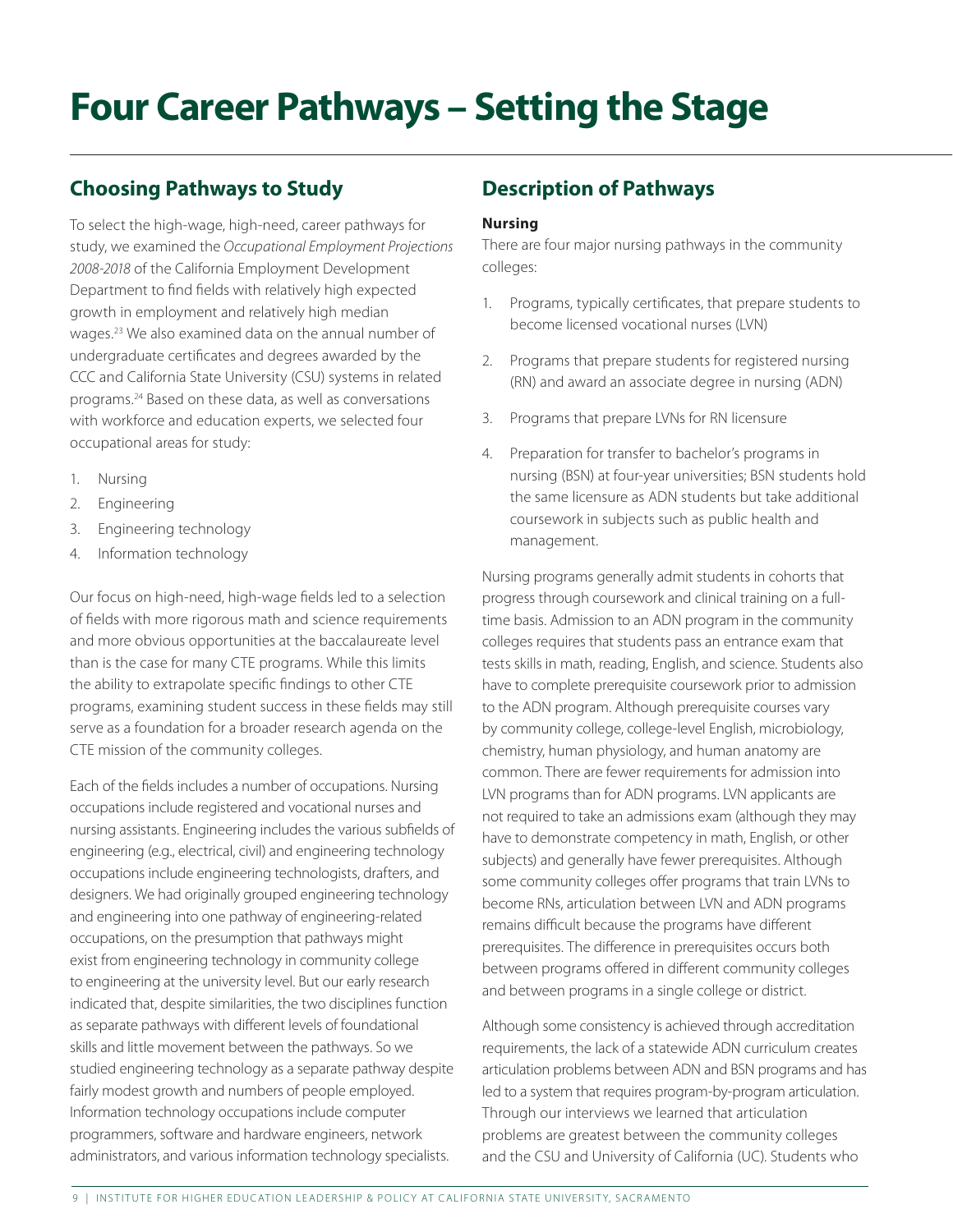earned an ADN degree in the community colleges have an easier time transferring to BSN programs in private universities.

#### **Engineering**

There is one dominant pathway in engineering followed by community college students – transferring to a four-year university without earning a community college certificate or associate degree. Lack of alignment between associate degree requirements and transfer requirements is partly accountable for this pattern, as the heavy unit requirement for some majors does not fit well within the current associate degree format. (This should change under SB 1440, the newly passed law that requires development of associate degrees for *transfer* in specific disciplines.) In addition, there is little market demand for engineers with less than a bachelor's degree, reflecting licensure requirements. Consequently, while most colleges have engineering articulation agreements with universities, many lack formal engineering programs that confer associate degrees. Of the twenty colleges whose catalogs we reviewed, 11 offer associate degrees in engineering and two offer certificate programs. Students seeking to transfer in engineering, with or without the associate degree, take a heavy load of math and physical science courses, but fewer engineering courses, as most of those courses are taken at the university following transfer. As engineering fields become more specialized, evolving into different disciplines, transfer becomes more problematic. The choices are more difficult for students to navigate and the array of specialized course offerings are more difficult for community colleges to offer.

Relatively few associate degrees are awarded in Engineering compared to the number of colleges offering the degree, likely because students find they are better served by following individual articulation agreements for transfer requirements than by satisfying degree requirements. Most of the associate degree programs we identified were general engineering programs, suggesting that they may become even more under-subscribed as the field becomes more specialized. They were also extremely variable, ranging from 19 to 29 general education units and 9 to 53 major units. The new legislation authorizing associate degrees for transfer could change this situation dramatically. New engineering transfer degrees should be designed to ensure that students take an efficient route toward meeting lower division major requirements for transfer to CSU in their

engineering specialty. Determining the core competencies for such two-year engineering degrees is a challenge facing the engineering field nationally.<sup>25</sup>

Calculus and physics are the gateway courses that students must pass in order to proceed to the subsequent set of calculus-based math and physics courses. These courses set this pathway apart from the engineering technology pathway.

#### **Engineering Technology**

There are two major pathways in the community colleges for students studying engineering technology:

- 1. Certificate and associate degree programs covering a set of entry-level technical skills, with the associate degree adding general education coursework to the technical courses that the certificate requires
- 2. Preparation for transfer into baccalaureate programs in engineering technology and related fields - fields less prevalent in the state's public universities than engineering but ones that are increasingly viewed as preparing important parts of the "engineering team."26

Students preparing for direct entry into the workforce may have more opportunities if they earn the associate degree because of the addition of the general education coursework, but the certificates and the degrees are both aimed at preparing students for the workforce and cover a diverse set of fields such as laser technology, mechanical drafting, and surveying. Of the 20 colleges whose catalogs we reviewed, 11 offer certificate programs and most of them offer more than one engineering technology certificate. One college offers 11 different certificate programs in engineering technology fields. We found a huge variety of certificate program lengths as well, ranging from 4 to 55 units of credit. Only 5 of the 36 certificate programs require a math course and none requires English. The associate degree – offered at 11 of our 20 sample colleges – falls under the systemwide requirements for English and math but beyond that, they exhibit significant variation as well, ranging from a low of 18 to a high of 35 general education units required and from 18 to 50 required major units.

Table 1 (top half) shows more specifically the variation we found across one particular certificate program in three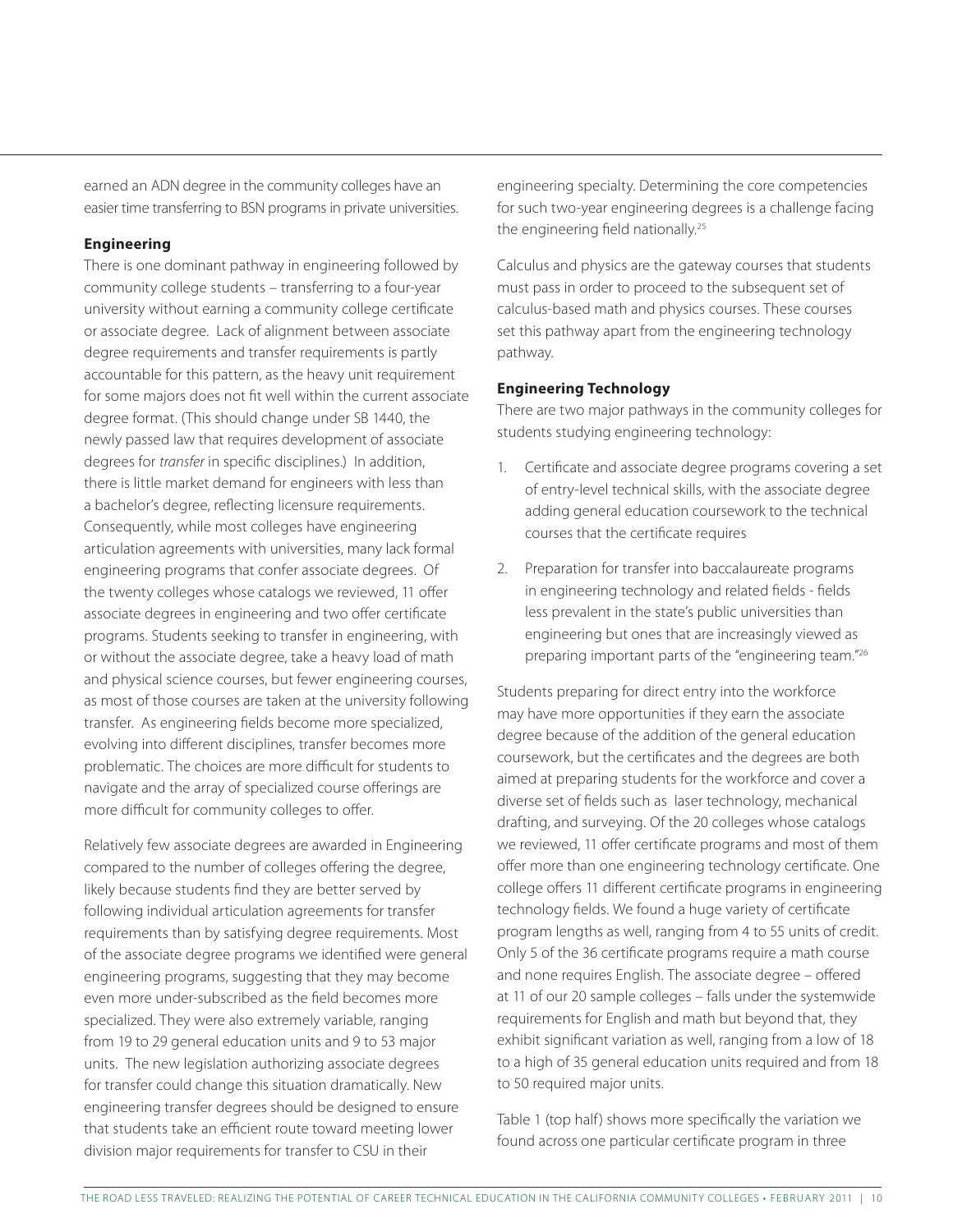colleges in southern California. One college requires far fewer total units and, for the two colleges with the same unit requirement, specific requirements vary considerably.

Engineering technology coursework is rarely transferable to engineering because it is not calculus-based or sufficiently science-oriented. One program faculty we interviewed thought, however, that a curriculum could be designed to provide such a pathway. Transfer is possible into other four-year programs such as engineering technology, manufacturing technology, and construction management. The variety of associate degree requirements and an unsettled definition of a lower division engineering technology core amid rapidly changing fields, make it problematic for students to use the associate degree as a route to transfer eligibility.

#### **Information Technology**

In the area of information technology, there are three major pathways in the community colleges:

- 1. Industry certification, where students pursue coursework to prepare them for exams that lead to certification of skills by industry associations (e.g., Cisco Certified Networking Associate, Microsoft Certified Systems Administrator)
- 2. Community college certificate and degree programs covering a set of entry-level skills, with the coursework for a certificate often applicable to a related associate degree
- 3. Preparation for transfer into baccalaureate programs in computer science, computer engineering, or other IT programs.

Students intending to transfer generally do not seek an IT-related associate degree along the way, as the requirements for those degrees are not well aligned with the requirements for transfer. Those interested in industry certification may or may not seek a CCC certificate in the process (some colleges have certificates that consist of courses students would take to prepare for certification exams). In addition to these pathways, many students, including some who already have related degrees, take IT courses to upgrade specific skills, and others take courses to learn computer skills needed as part of non-IT certificate and degree programs. The wide range of roles played by the CCC in the IT area increases the complexity of understanding student pathways and student success in these programs.

Even for the pathways involving completion of a CCC credential, there is wide variation across the colleges in the types of certificates and degrees offered and the requirements to obtain them. Of the 20 colleges whose catalogs we reviewed, IT-related programs were offered at 19. On average, each college offered 7 different certificates and 3 different associate degrees, *but one college offered 28 different IT certificates and another offered 9 different IT associate degrees*. Certificate unit requirements also varied considerably, including, for example, an 8-credit certificate in Cisco Networking Associate and a 39-credit certificate in Computer Network Engineering. Fewer than 10% of the certificate programs require English or math courses. Associate degree program requirements for units in the major varied from 16 to 43 with comparable variations in general education requirements.

Table 1 (bottom half) illustrates the variation we found for one associate of science program in the IT pathway. Among three southern California colleges, there is considerable variation in general education requirements, number of credits required in the major, core course requirements, and the level of math required. The breadth and variation of program offerings, combined with the various pathways, suggests that it may be challenging for students to understand their options. The numerous short-term certificates offered also raises questions about market value given research demonstrating that workforce and economic benefits may only be associated with longer-term certificates of at least 30 credits.27 Some colleges are moving to structure programs as a series of "stackable" short-term certificates to encourage completion, but that may prove to be a benefit only to the extent that completion of the shorter-term certificates actually encourages students to continue the program.

Our interviews and review of documents revealed several common issues confronted by colleges offering IT programs including the prevalence of math barriers, the challenge of professional development in fast-changing fields, limited adoption of new pedagogical approaches that may be more effective in engaging students, and employer opinion that such programs do better at providing technical skills than the business and project management skills employers value. 28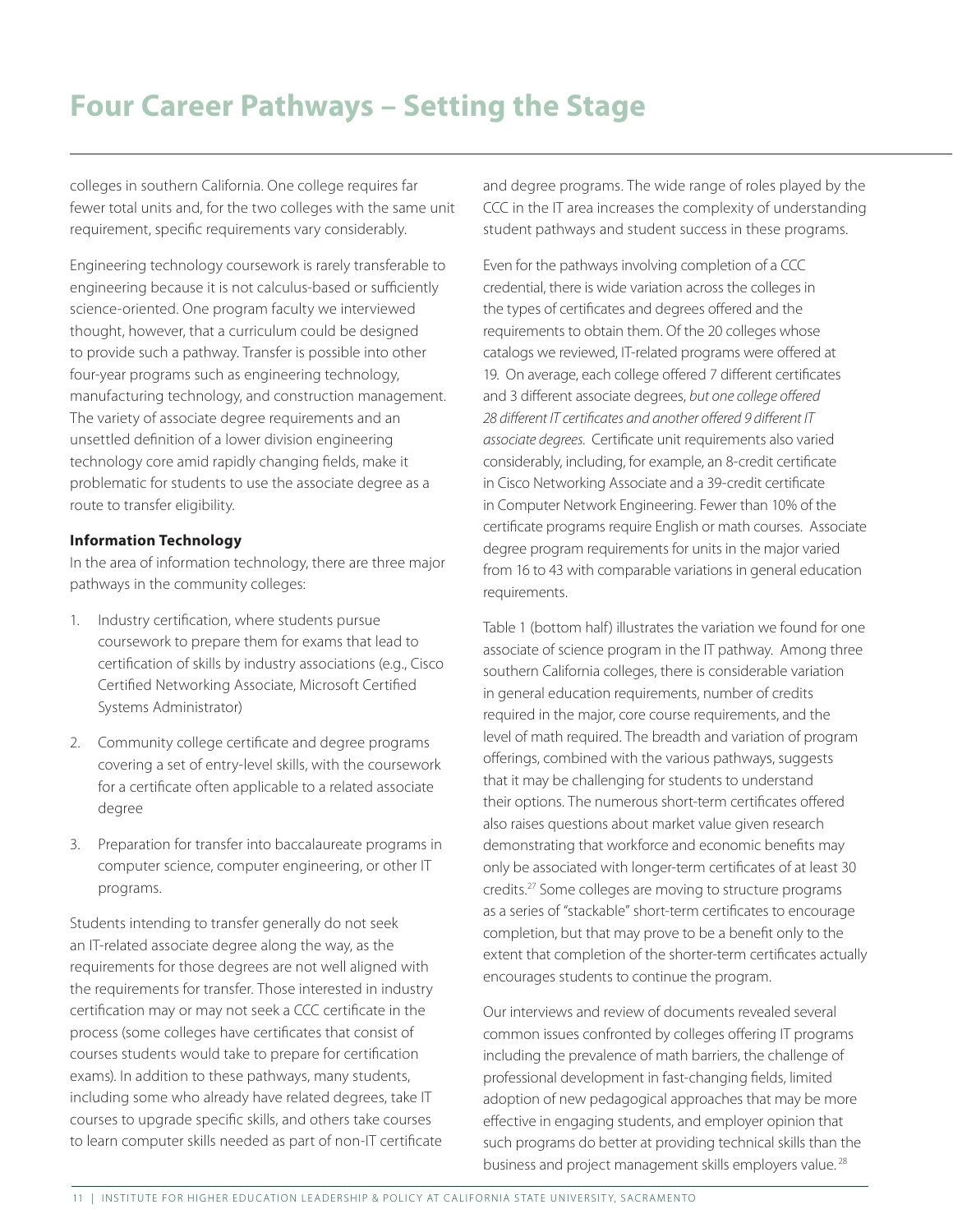#### Table 1

#### Certificate and Associate Degree Program Variability Across Colleges

| <b>Certificate: Drafting/Computer-Aided Design (CAD)</b>                                                                                                                                                                                                                                                                                                                                                                          |                                                                                                                                                                                                                                                                                                                                                                                                                            |                                                                                                                                                                                                                                                                                                                                    |  |  |  |
|-----------------------------------------------------------------------------------------------------------------------------------------------------------------------------------------------------------------------------------------------------------------------------------------------------------------------------------------------------------------------------------------------------------------------------------|----------------------------------------------------------------------------------------------------------------------------------------------------------------------------------------------------------------------------------------------------------------------------------------------------------------------------------------------------------------------------------------------------------------------------|------------------------------------------------------------------------------------------------------------------------------------------------------------------------------------------------------------------------------------------------------------------------------------------------------------------------------------|--|--|--|
| <b>El Camino College</b>                                                                                                                                                                                                                                                                                                                                                                                                          | <b>Citrus College</b>                                                                                                                                                                                                                                                                                                                                                                                                      | Santa Barbara City College                                                                                                                                                                                                                                                                                                         |  |  |  |
| 31 credits<br>Intro to Mechanical Drafting<br>T.<br>Wireframe w/Surfaces, Solid Modeling &<br>T.<br>Assemblies<br>Advanced Parametric Solid Modeling &<br>Assemblies<br>Orientation to CATIA<br>m.<br>Product Modeling w/CATIA<br>П<br>Analyses & Simulations w/CATIA<br>m.<br>Adv. CATIA Functions<br>П<br>Geometrical Dimensioning and Tolerancing<br>П<br>2-Dimensional Mechanical CADD I & II<br><b>Technical Mathematics</b> | 19 credits<br>Beginning Drawing<br>m,<br>Digital Media Production I<br>m.<br>Computer Aided Design and Mechanical<br>m.<br>Drawing OR Beginning Computer Aided<br>Design (CAD)<br>Intermediate Computer Aided Drafting<br>F.<br>OR Introduction to Engineering CAD<br><b>Technical Illustration</b><br>m.<br>Advanced Mechanical Drawing<br>m.<br>Advanced Computer Aided Design and<br>F.<br>Drafting - Mechanical (CADD) | 31 credits<br><b>Basic Drafting</b><br>П<br>Computer-Assisted Draft and Design<br>Land II<br>18 credits of drafting electives, up to 16 of<br>T.<br>which may be Work Experience in Drafting                                                                                                                                       |  |  |  |
|                                                                                                                                                                                                                                                                                                                                                                                                                                   | <b>Associate of Science Degree: Computer Science</b>                                                                                                                                                                                                                                                                                                                                                                       |                                                                                                                                                                                                                                                                                                                                    |  |  |  |
| <b>Glendale Community College</b>                                                                                                                                                                                                                                                                                                                                                                                                 | <b>Chabot College</b>                                                                                                                                                                                                                                                                                                                                                                                                      | Santa Barbara City College                                                                                                                                                                                                                                                                                                         |  |  |  |
| 37 major credits<br>30 GE/other required credits<br>Intro to Programming<br>ш<br>Concepts of Programming Languages<br>m.<br>Programming in C/C++<br>T.<br>Java<br>m.<br>Computer Architecture & Assembly<br>П<br>Language   & II<br>Data Structures   & II<br>T.<br>Intro to Algorithms using Pascal<br>Math required: Intermediate Algebra, Calculus<br>п<br>optional                                                            | 31-33 major credits<br>19 GE/other required credits<br>Intro to Programming Using Visual<br>T.<br>Basic.Net<br>Intro to Programming in C++<br>п<br>Object-Oriented Programming in C++<br>m,<br>Java Programming<br>m,<br>Intro to UNIX<br>m.<br>Intro to HTML<br>m.<br>Math required: Statistics or Trigonometry,<br>F.<br>Calculus optional                                                                               | $40.5 - 45.5$ major credits<br>29-31 GE/other required credits<br>Programming Fundamentals<br>П<br>Computer Concepts<br>П<br>C Programming<br>П<br>Java Programming<br>Ш<br>Intro to UNIX<br>П<br>Assembly Language Programming<br>П<br>Intro to Data Structures<br>П<br>Math required: Discrete Math and<br>m.<br>Calculus   & II |  |  |  |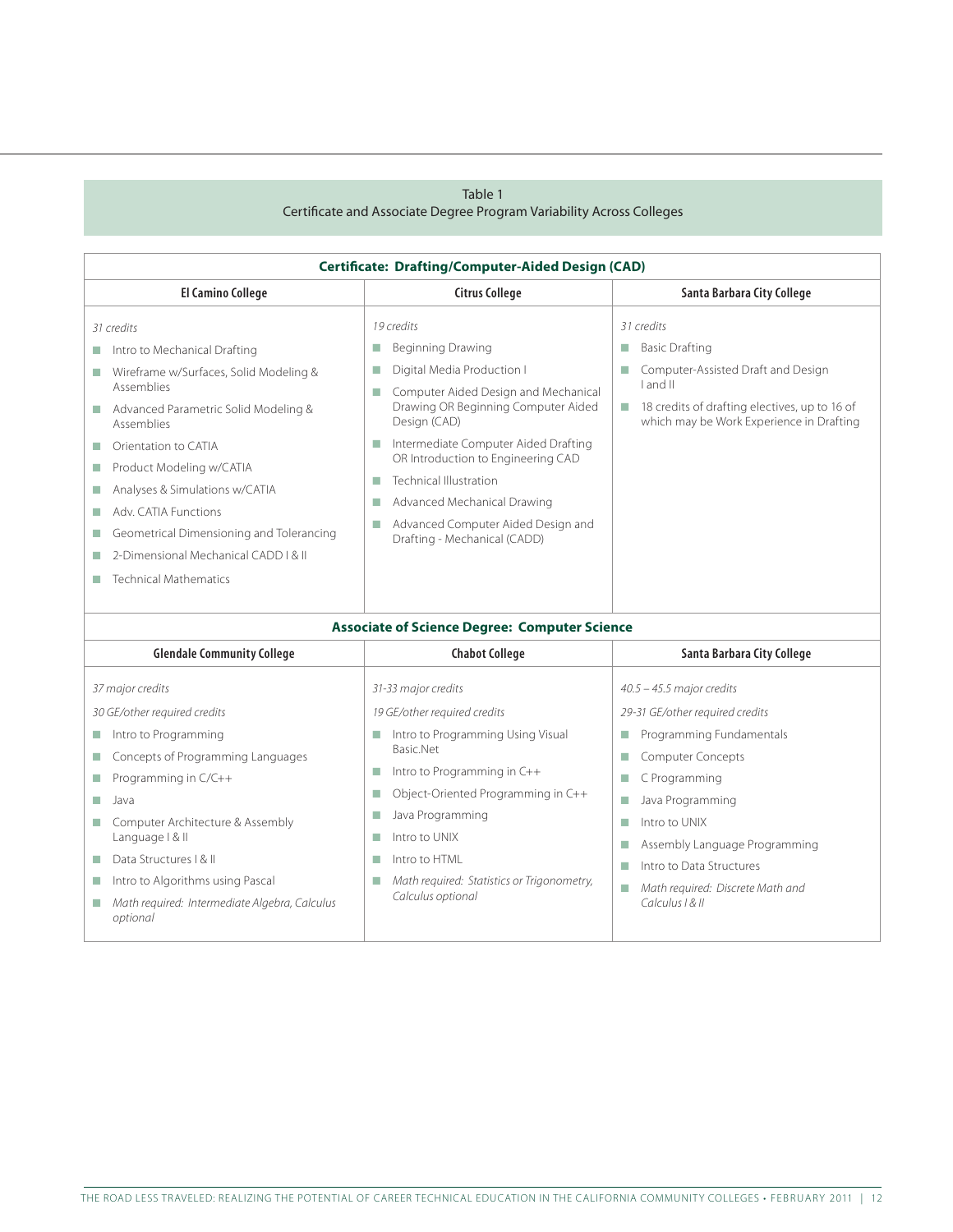## **Four Career Pathways – What Can We Learn from those Who Succeed?**

As an initial effort to learn about students in these four career areas and their progress along the educational pathway, we studied the patterns exhibited by community college students who successfully completed a postsecondary credential in one of these areas. There are limits to what can be concluded based on studying "successes" because there is no way to determine whether the patterns observed among successful students are any different from what we would observe among unsuccessful students (i.e., no way to conclude that the observed patterns were the reasons for the student's success). Nevertheless, we hoped to gather some initial information about the kinds of course-taking patterns students who succeeded had engaged in that might have helped to account for their success, information to be used in additional analyses and as the basis for interviews with subject-area experts. We examined data for all transfer students who earned a bachelor's degree from the CSU or a certificate or associate degree from a CCC in one of the four areas in 2007 or 2008 (see box at right).<sup>29</sup>

Figure 6 shows the total number of students studied by pathway and type of credential earned. The four pathways present an interesting variation in the mix of credentials. Engineering is almost exclusively a bachelor's degree field. While there were a small number of associate degrees

## **Data Used to Study Successful Certificate/Degree Earners**

The CCC Chancellor's Office maintains student-level data for each college for each term with information on every course enrollment as of the census date, and certificates and degrees awarded. The CSU Chancellor's Office maintains student-level data for each university for each term including all degrees awarded by major field. We obtained two sets of data for the analysis of certificate/degree earners:

- 1. Records for all CCC students who earned associate degrees or certificates in one of the four pathways in 2007 or 2008. All of the course enrollments for these students, over whatever period of time they attended a community college, were included (records dated back to 1992-93). All certificates and degrees earned as of 2008 were included, although colleges are required to report only certificates of 18 credits or more, so shorter-term certificates are not fully represented in the data.
- 2. Records for all CCC transfer students who earned a bachelor's degree from CSU in one of the four career areas in 2007 or 2008. The CSU Chancellor's Office provided the relevant student identifiers to the CCC Chancellor's Office, which then provided all CCC records for those students (the same information as described in item 1 above).



#### Figure 6 Certificate/Degree Earners in the Four Pathways (CSU and CCC, 2007 and 2008)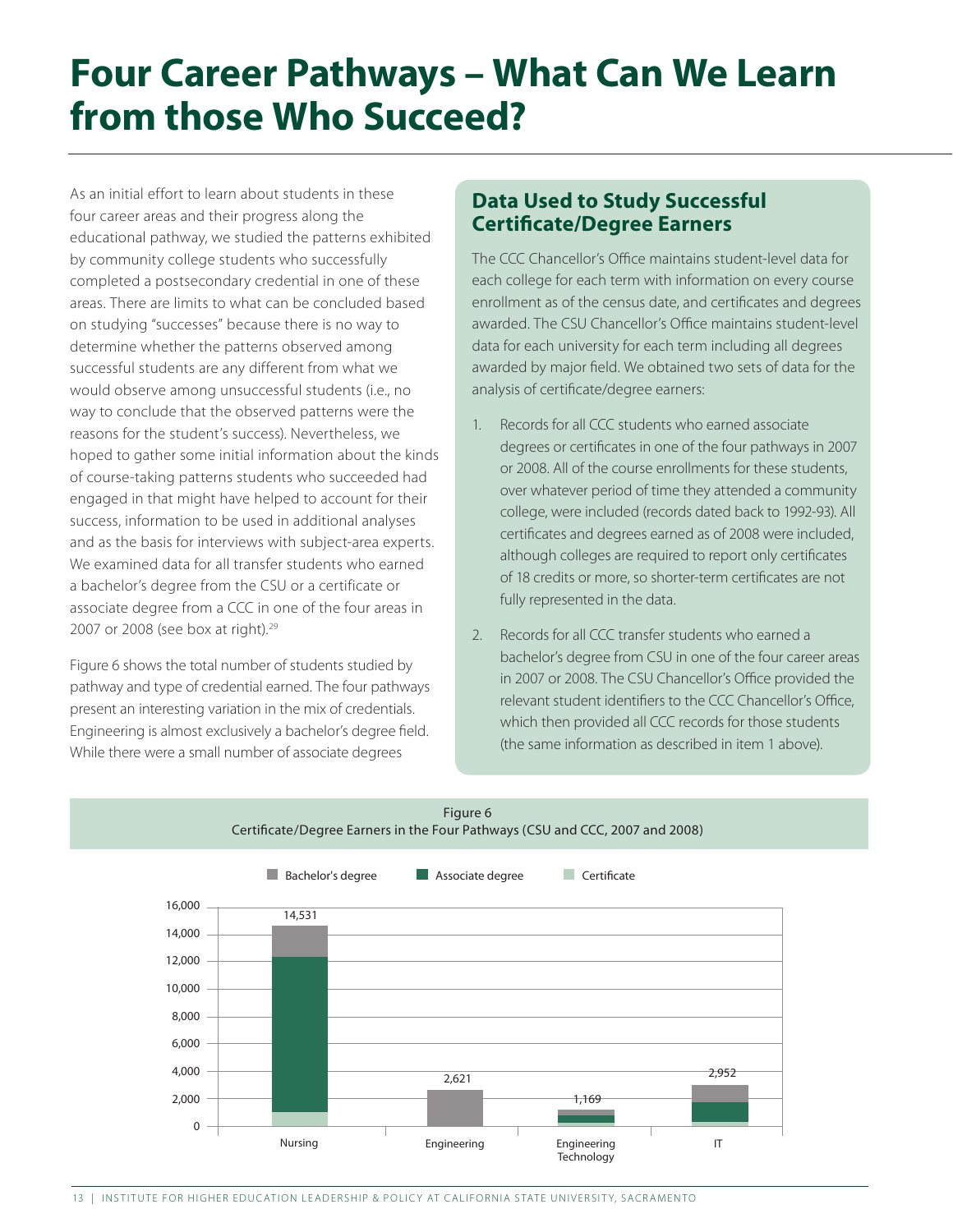awarded (imperceptible in the graph), nearly all completions in the field were bachelor's degrees awarded to students entering the CCC directly from high school and transferring to the CSU. The other three fields are a mix of credentials at all levels with the associate degree dominating the nursing pathway and engineering technology being the most balanced across the three credential levels. The mix of certificates, associate degrees, and bachelor's degrees across the four program areas allows us to explore pathway issues from certificates to associate and from associate, via transfer, to bachelor's degrees.

## **Demographic Patterns of Graduates**

Table 2 shows demographic information about these certificate and degree completers, organized by the highest credential earned as of 2008 (students included in the group with an associate degree as the highest credential could have also earned a certificate at some point, and the CSU graduates could have earned a certificate and/or associate degree during their enrollment at the CCC). Among the interesting demographic findings:

**Gender.** There were significant gender disparities in these career pathways. A large majority of students earning certificates and degrees in nursing were female, while similarly large majorities of graduates in IT, engineering, and engineering technology were male. The gender gap in IT programs increases with each higher level credential.

**Age.** Students earning a certificate as their highest credential were more likely to be older at the time of initial enrollment in the CCC than students earning a degree. Most bachelor's degree earners entered the CCC shortly after high school graduation, especially those earning degrees in engineering, engineering technology, or IT.

**Race/ethnicity.** Black and Latino students were generally underrepresented among completers in these pathways compared to their shares of enrollment in the CCC, while white and Asian students were generally over-represented among graduates compared to their shares of enrollment. In general, the racial gaps in each field grow with progress along the educational pipeline, with smaller gaps at the certificate level and larger gaps at the baccalaureate level.

| Demographic Characteristics of Completers |                                     |           |            |  |
|-------------------------------------------|-------------------------------------|-----------|------------|--|
|                                           | <b>Highest Credential Completed</b> |           |            |  |
|                                           | Certificate                         | Associate | Bachelor's |  |
| <b>Nursing</b>                            |                                     |           |            |  |
| Gender                                    |                                     |           |            |  |
| Male                                      | 16%                                 | 16%       | 15%        |  |
| Female                                    | 84%                                 | 84%       | 85%        |  |
| Average Age at CCC                        |                                     |           |            |  |
| Enrollment                                | 25.9                                | 24.2      | 22.7       |  |
|                                           |                                     |           |            |  |
| Race/Ethnicity                            |                                     |           |            |  |
| Asian                                     | 29%                                 | 28%       | 30%        |  |
| Black<br>Latino                           | 8%<br>26%                           | 6%<br>21% | 7%<br>18%  |  |
| White                                     | 37%                                 | 44%       | 44%        |  |
| <b>Engineering</b>                        |                                     |           |            |  |
|                                           |                                     |           |            |  |
| Gender                                    |                                     |           |            |  |
| Male                                      |                                     | 86%       | 84%        |  |
| Female                                    |                                     | 14%       | 16%        |  |
| Average Age at CCC                        |                                     |           |            |  |
| Enrollment                                |                                     | 21.1      | 19.5       |  |
| Race/Ethnicity                            |                                     |           |            |  |
| Asian                                     | L,                                  | 15%       | 34%        |  |
| Black                                     |                                     | 0%        | 4%         |  |
| Latino                                    |                                     | 25%       | 21%        |  |
| White                                     |                                     | 60%       | 41%        |  |
| <b>Engineering Technology</b>             |                                     |           |            |  |
| Gender                                    |                                     |           |            |  |
| Male                                      | 85%                                 | 84%       | 90%        |  |
| Female                                    | 15%                                 | 16%       | 10%        |  |
|                                           |                                     |           |            |  |
| Average Age at CCC<br>Enrollment          | 26.8                                | 24.8      | 19.3       |  |
|                                           |                                     |           |            |  |
| Race/Ethnicity                            |                                     |           |            |  |
| Asian                                     | 16%                                 | 15%       | 18%        |  |
| Black                                     | 6%                                  | 3%        | 1%         |  |
| Latino                                    | 39%                                 | 30%       | 20%        |  |
| White                                     | 38%                                 | 51%       | 60%        |  |
| <b>Information Technology</b>             |                                     |           |            |  |
| Gender                                    |                                     |           |            |  |
| Male                                      | 72%                                 | 77%       | 87%        |  |
| Female                                    | 28%                                 | 23%       | 13%        |  |
| Average Age at CCC                        |                                     |           |            |  |
| Enrollment                                | 30.5                                | 24.9      | 20.3       |  |
| Race/Ethnicity                            |                                     |           |            |  |
| Asian                                     | 24%                                 | 22%       | 34%        |  |
| Black                                     | 7%                                  | 6%        | 4%         |  |
| Latino                                    | 24%                                 | 20%       | 15%        |  |
| White                                     | 43%                                 | 50%       | 46%        |  |

Table 2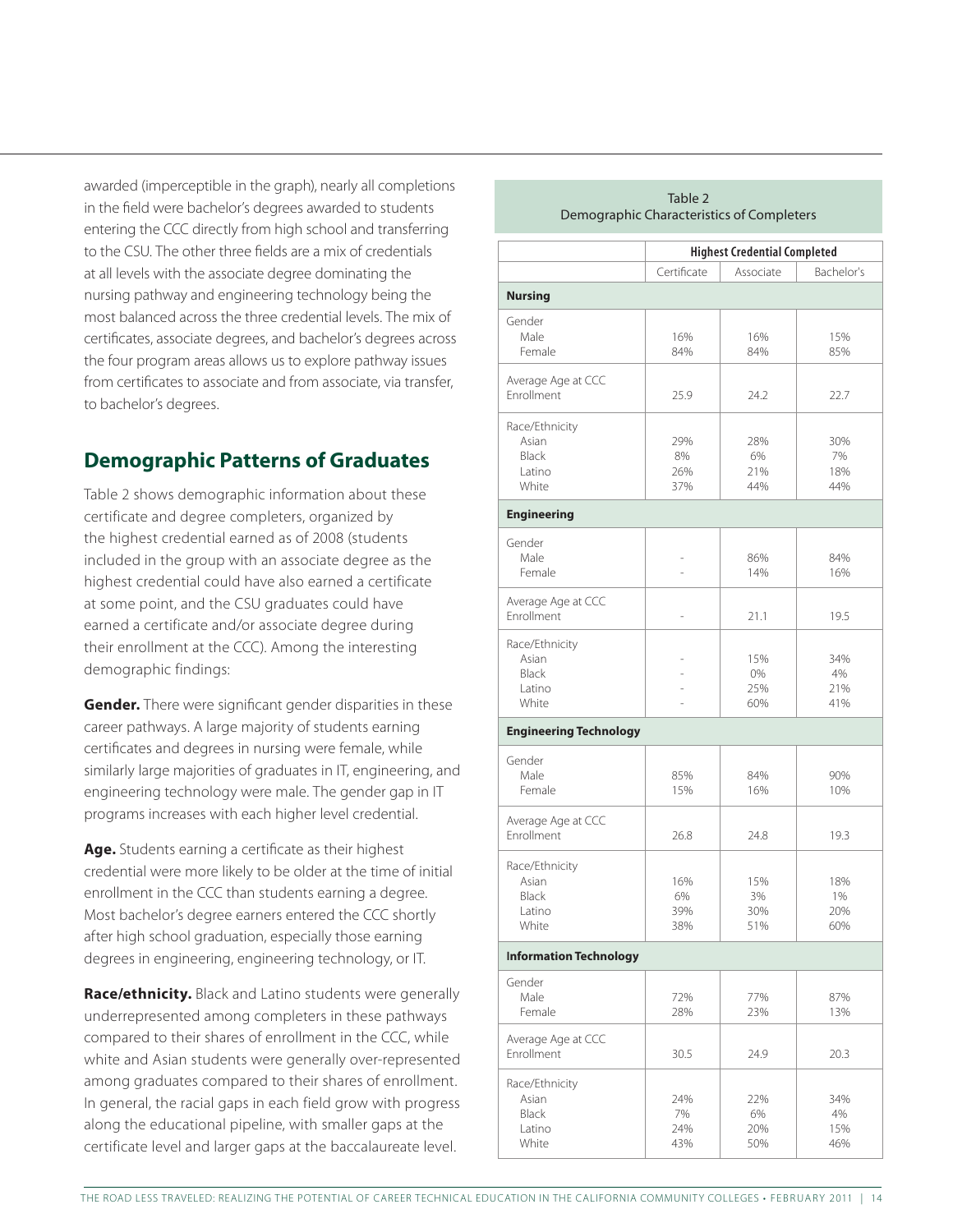## **Course-taking Patterns of Graduates**

In examining the course-taking patterns of graduates for signs of what might be important milestones and indicators of likely success, we found some interesting results that span across the four career areas:

**Basic skills.** Students completing certificates and degrees earned very few credits in basic skills courses (i.e., pre-college level courses), *an average* of only a credit or two. This tells us that a majority of graduates completed no basic skills courses.

**Excess credits.** On average, graduates had completed significant numbers of "excess credits," i.e., more credits than would have been required for the level of credential earned. The total number of CCC credits earned ranged from 60 to 80 for students earning a certificate as the highest credential, where the number of credits required would be 18 to 60 (with certificates of less than 30 credits most common). Associate degree completers earned an average of 90 to over 100 credits, while 60 credits are generally required. Those earning a bachelor's degree had earned an average of 80 to 90 CCC credits before transfer. While more research is needed on the reasons for so many credits, the patterns may suggest a need to simplify and/or clarify options for students through better advising, curriculum design, and/or course scheduling.

**Technical coursework.** As would be expected, the number of math and science courses taken increased with the level of credential completed. Also as expected, given the focus of transfer students on general education and lower-division prerequisites, students earning bachelor's degrees in these fields took substantially less major coursework in the specific discipline (i.e., engineering technology, nursing, IT) than did those earning certificates or associate degrees.

**Pathway issues.** Successful students navigated through a complex environment in which the pathway was more aligned at the certificate and associate degree levels:

Associate degrees in these fields are not generally serving as a step on the pathway to a bachelor's degree. Among students who completed an associate degree before transferring to CSU, far more earned that degree

in interdisciplinary studies than in a specific field. The exception is nursing, where about half of the associate degrees were in nursing. This is likely because many students who earned a bachelor's degree were practicing nurses who had earned an associate degree at an earlier point, and returned to college to get a BSN (a number of CSUs have specific programs designed for practicing RNs to get a BSN degree).

 $\blacksquare$  A certificate in one of these fields is somewhat likely to serve as a step on the pathway to an associate degree, as about one-third to one-half of the associate degree earners had also earned a certificate, most in the same field. This was less the case in nursing, where the transition from a nursing assistant certificate to a degree in vocational or registered nursing is more difficult. Associate degrees in engineering technology and information technology are often specifically designed to layer general education coursework on top of the technical courses that count toward a certificate. We imposed no backward time limit for when a student earning an associate degree might have earned the related certificate, so some of these students may have earned the certificate well before they proceeded to the next credential level.

## **Questions Raised about CTE Pathways from the Data on Completers**

Our analysis of the patterns among certificate and degree earners in these four career pathways raises a number of general questions about CTE pathways in the CCC.

**Why have the students completing certificates and degrees in CTE areas earned so few basic skills credits?**  We know that a substantial majority of CCC students enter college with skills in English/Language Arts and/or math that place them below college level.30 There would seem to be several possible explanations for finding so few basic skills enrollments among the completers:

1. A lack of requirement for math/English coursework (e.g., most certificates involve only technical coursework with no English or math course requirements, possibly allowing certificate-earning students to avoid basic skills courses)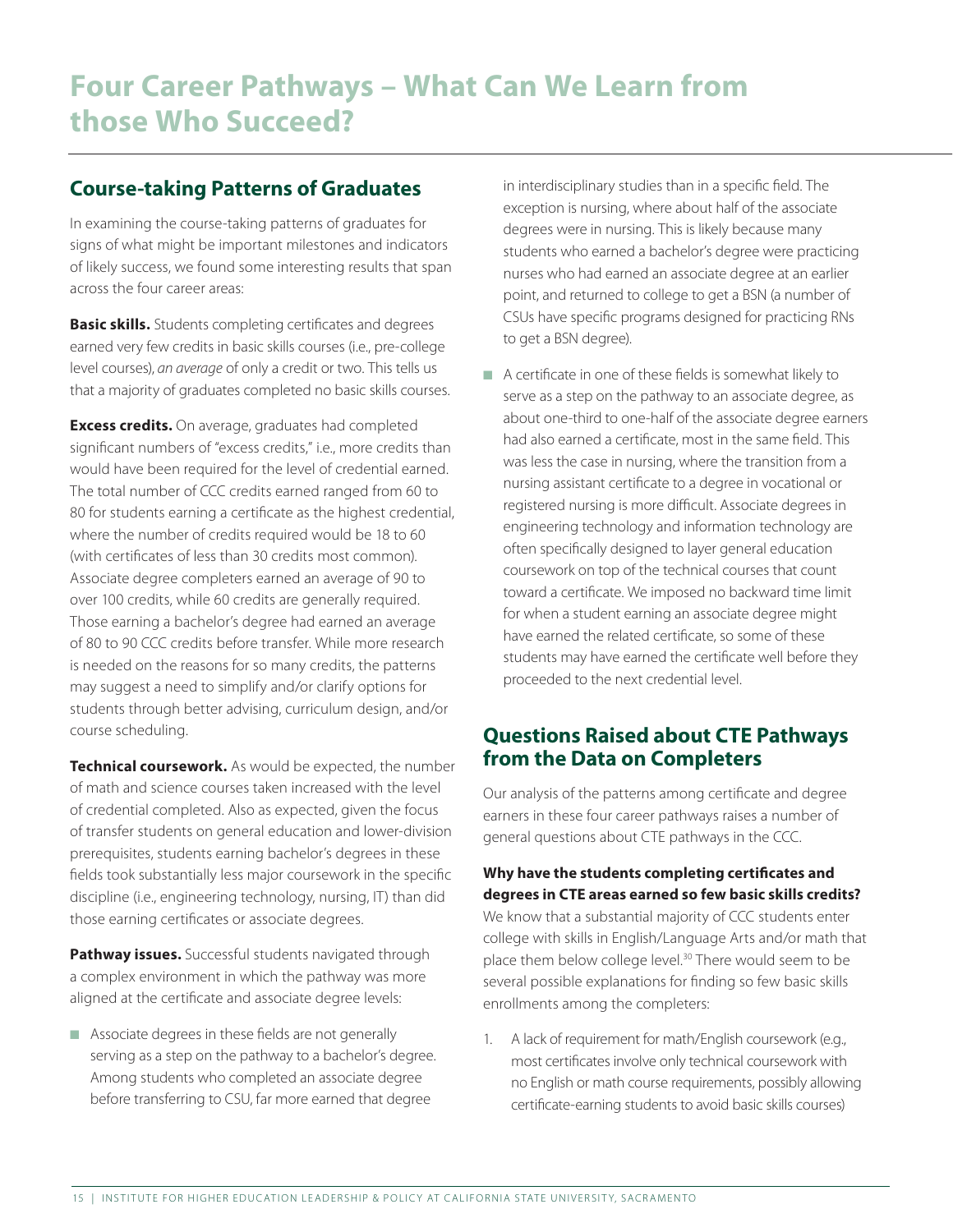- 2. A preference among CTE program faculty for addressing students' basic skills deficiencies in the context of the occupational curriculum over relying on the college basic skills offerings
- 3. A low rate of completion for students who enter the CCC with remedial needs. Certainly the amount of math and science coursework required for degrees in nursing, engineering, engineering technology, and IT could pose a challenge for students who enter the CCC without a good foundation in math skills.

In our site visits and our consultation with the system's Vocational Research and Accountability Committee, we learned that many CTE faculty do believe that students stand a better chance of persisting if they avoid regular basic skills sequences and learn requisite skills in their CTE coursework. A 2011 research study found better outcomes for CCC students who took contextualized developmental math compared to those in the basic skills math sequence.<sup>31</sup> Given the importance of sound basic skills for career and college pursuits and the very poor completion rates of students beginning in developmental math,<sup>32</sup> it is important to learn more about the degree to which basic skills are required in certificate programs and the extent to which skill deficiencies are impeding the completion of certificates and degrees, especially in high-growth fields such as the ones we have studied.

#### **Why are so many students in technical fields earning their associate degrees in interdisciplinary studies?**

We know that associate degree requirements are not fully aligned with the requirements for transfer, leading most transfer students to transfer without first earning an associate degree.33 The transfer students who did earn an associate degree before earning their bachelor's degree in one of our selected fields mostly earned a degree in interdisciplinary studies rather than in their field of study. Most advanced occupational courses at the CCC are not transferable, so students intending to transfer focus on general education courses at the community college, saving the technical coursework for the university. Since the associate degree is not serving the transfer mission well, we might assume that the current set of associate degrees is designed for direct entry into the workforce. Yet we

learned from interviews and other conversations that the associate degree in many technical fields does not have strong market value and does not give employers sufficient information about students' skills and competencies. *This raises the prospect that the current array of associate degrees may not be serving the needs of either transfer students or those seeking to go directly to the workforce*.

#### **Does it serve students well to have so many different offerings of certificates and associate degrees within the same general field, and so much variation within and across colleges in subject matter and credit requirements for certificates and degrees in similar fields?**

The considerable curricular variation we found across colleges could be an accurate reflection of the specialization within these fields. Alternatively, it could reflect some lag in curriculum planning by which emerging programs are added faster than lower priority ones are removed. If greater consistency is feasible, it could simplify the choices facing students and possibly reduce the excess credits that we documented among completers – especially at the certificate and associate degree levels. Additionally, more consistency across programs and colleges could send clearer signals to employers about the set of skills and competencies they could expect from a student with a given credential. That could, in turn, increase the market value of the credentials that the colleges offer but that are apparently not highly valued by students.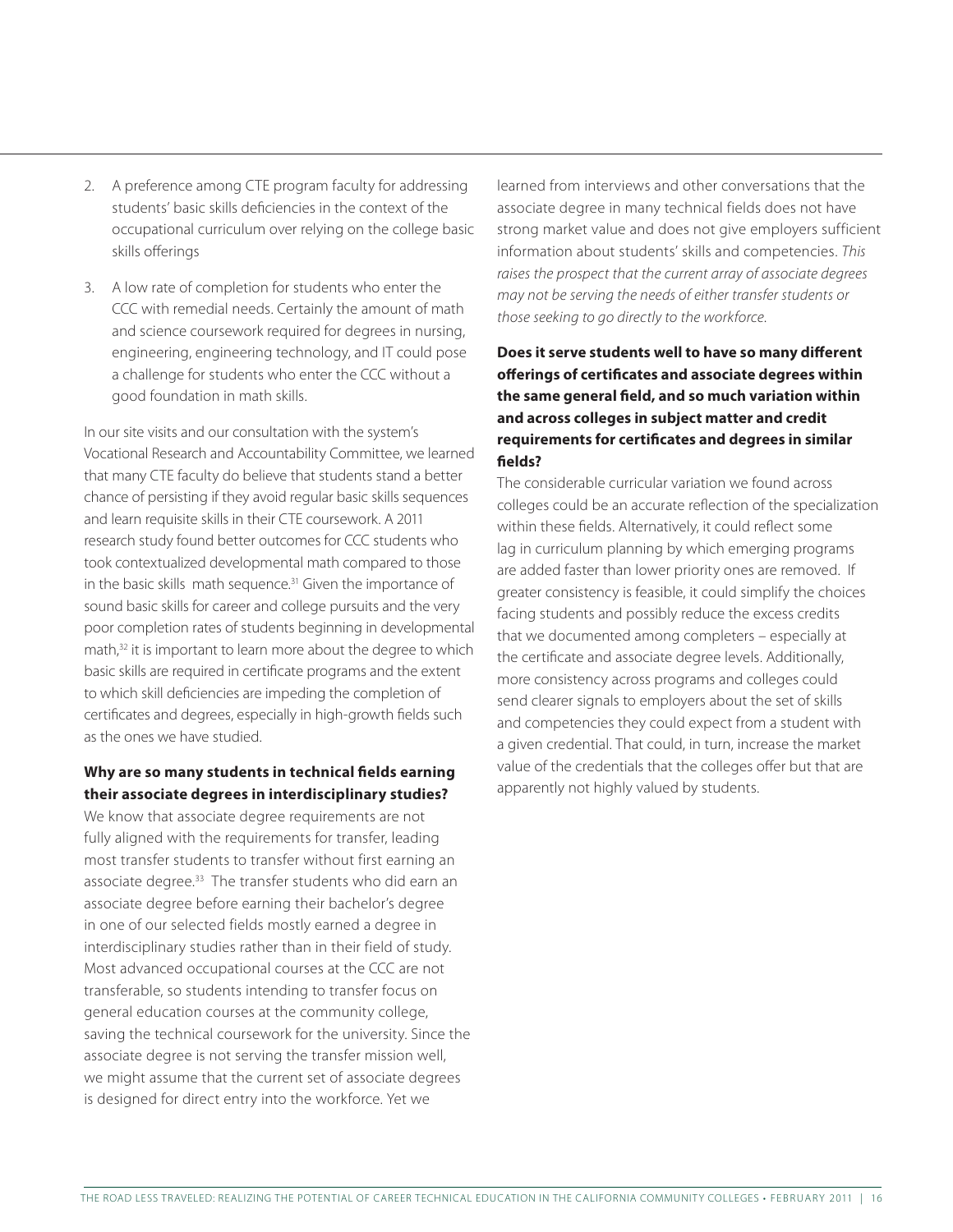## **Four Career Pathways – What Can We Learn from Students Attempting these Pathways?**

## **Identifying Students in Each Pathway**

Building on what we learned from our interviews, literature and catalog reviews, and analysis of students who successfully completed a program of study in one of the four career pathways, we examined a cohort of firsttime students who entered the system in the 2003-2004

academic year to learn about the patterns of student progress in and through these pathways (see box below).

Table 3 shows the number of students in each of the career pathways, as we were able to identify them with our criteria, and their demographic composition.

## **Data and Methods Used to Identify New Students Pursuing the Selected Pathways**

We obtained a data set from the CCC Chancellor's Office that included all first-time students who entered the system in the 2003-2004 academic year and tracked them for six years through 2008-09.\* The data included student demographic characteristics, all course enrollments, and degrees and certificates earned and transfers to a university.

Because the data do not contain information on program intent, we used enrollment behaviors as a proxy to identify students pursuing a degree, certificate, or transfer in one of the four areas of interest.\*\* To limit our analysis to degree/certificate-seekers we selected students who enrolled in more than six units of any type in the first year,

a criterion we have applied in other research. Guided by our analysis of course-taking patterns by completers, interviews with CCC faculty and administrators and other experts in these fields, and a review of program requirements as specified in a sample of college catalogs, we chose a set of enrollment behaviors that would best identify certificate/degree-seeking students in each pathway. We used multiple criteria to differentiate students in the targeted pathways from students in related pathways (e.g., identify nursing students but not biology majors).

- *\* Concurrently enrolled high school students and students enrolled only in non-credit courses were not included.*
- *\*\* See Appendix 4 in the online appendices at http://www.csus.edu/ihelp/ pdfs/cte\_web\_appendix.pdf for the specific enrollment behaviors used to identify students pursuing one of the four fields of interest.*

| LUNIC J<br>Characteristics of 2003-04 Cohort of First-Time CCC Students in Selected Career Pathways |                                                                |                                  |                                     |                                                |                      |
|-----------------------------------------------------------------------------------------------------|----------------------------------------------------------------|----------------------------------|-------------------------------------|------------------------------------------------|----------------------|
|                                                                                                     | <b>Degree-Seekers</b><br>(>6 units year 1)<br>$(N = 255, 253)$ | <b>Nursing</b><br>$(N = 10,034)$ | <b>Engineering</b><br>$(N = 4,350)$ | <b>Engineering Technology</b><br>$(N = 1,381)$ | IT<br>$(N = 8, 136)$ |
| Gender                                                                                              |                                                                |                                  |                                     |                                                |                      |
| Male                                                                                                | 47.0%                                                          | 33.4%                            | 55.7%                               | 80.5%                                          | 69.1%                |
| Female                                                                                              | 53.0%                                                          | 66.6%                            | 44.3%                               | 19.5%                                          | 30.9%                |
| Age                                                                                                 |                                                                |                                  |                                     |                                                |                      |
| Mean                                                                                                | 23.5                                                           | 22.7                             | 20.2                                | 24.8                                           | 25.7                 |
| <b>Race/Ethnicity</b>                                                                               |                                                                |                                  |                                     |                                                |                      |
| White                                                                                               | 39.2%                                                          | 37.5%                            | 43.1%                               | 42.5%                                          | 39.2%                |
| Latino                                                                                              | 33.5%                                                          | 22.4%                            | 27.0%                               | 38.2%                                          | 22.2%                |
| Asian                                                                                               | 17.7%                                                          | 33.2%                            | 23.7%                               | 16.1%                                          | 30.1%                |
| Black                                                                                               | 8.6%                                                           | 6.3%                             | 5.3%                                | 2.7%                                           | 7.9%                 |

 $Table 3$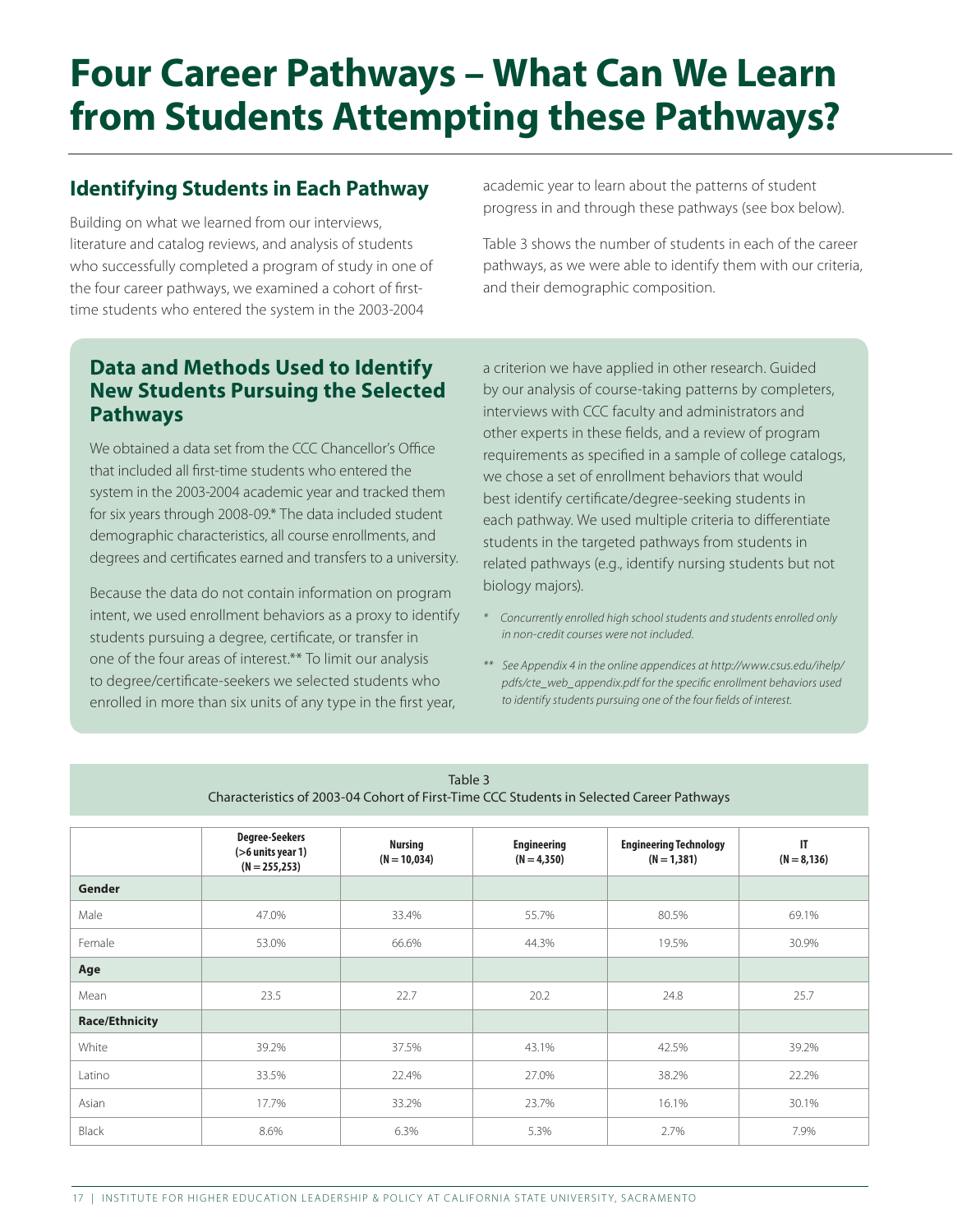### **Milestone Attainment – How Far Do Students Get?**

We used the milestone and success indicator framework that we have developed for previous research (see *Steps to Success, Divided We Fail*) to analyze student progress along the pathways and to determine whether certain enrollment behaviors were more predictive of student success. We included the generic milestones and success indicators that we have applied to all degree-seekers as well as ones that we developed specifically for students enrolled in the four pathways. Our findings come with a caveat due to the proxy method required to determine which students belong in each pathway (see box below).

## **Cautions Due to Proxy Method of Identifying Students in Pathways**

To the extent that we have misidentified students in a pathway, our results would be skewed. For example, some students who failed to reach a pathway milestone (e.g., completing four nursing courses) may have faced barriers that would be important to understand; others who failed to complete those courses may not have been seeking a nursing credential. While we used course-taking behaviors as best we could to identify students in each pathway, the findings cannot be interpreted with the same level of confidence as our findings for the entire degree-seeking cohort, where it was not necessary to determine students' academic program goals.

The proxy method of using enrollment behaviors to identify students in pathways also likely overstates completion. We cannot recognize students as belonging to a pathway until they have achieved a fair amount of success, i.e., enrolled in the courses that we set as criteria for pathway status. We miss those students who intended to pursue the pathways but dropped out before enrolling in those courses. Our analysis is necessarily limited to those students who are further along and, therefore, more likely to be successful. In addition, the criteria applied to each pathway are different and therefore completion findings across the pathways are not meaningfully compared. For example, completions could look better in nursing than in IT because more students who intended to complete a nursing program dropped out before meeting the criteria for us to identify them as a nursing student than was the case for IT.

Figures 7 through 10 show the number of students who reached the intermediate milestones for each of the four pathways, as well as those who completed a credential or transfer.<sup>34</sup> The analysis shows that across all fields many students are lost before completing 30 college-level credits and many more are lost between completing 30 or more college-level credits and earning a certificate or degree or transferring. Math seems to be a more serious barrier for engineering and IT than for nursing or engineering technology, perhaps because of the higher levels of math required in engineering and because many IT students are returning adults who may have lost some of their math skills.

Specialists in each of these fields may find some specific patterns of note in the attainment of intermediate milestones. Here we point to just a few field-specific findings that suggest how such an analysis could help target efforts at key stall points – particularly with better data that allowed earlier and more accurate identification of students in the pathway.

- **Nursing.** Anatomy/physiology seems to be a bigger barrier than either math or chemistry, likely accounting significantly for low rates of completing all nursing prerequisites.35 It is likely that our data reflect student failure to pass anatomy/physiology rather than their inability to enroll in the courses. Because we used enrollment in prerequisite courses to identify students seeking a nursing degree, most students that stopped pursuing a nursing program because they could not enroll in a prerequisite class were probably excluded from our analysis.
- **Engineering.** Math seems to be a bigger barrier than physical science.
- **Engineering technology.** No single barrier stands out, particularly as the drop off to the second year and beyond could be partially explained by students completing short-term certificates, which are a bigger portion of the completions in this pathway than in the others.
- **Information technology.** Math appears to be a significant barrier and few students persist to the point of completing four IT courses.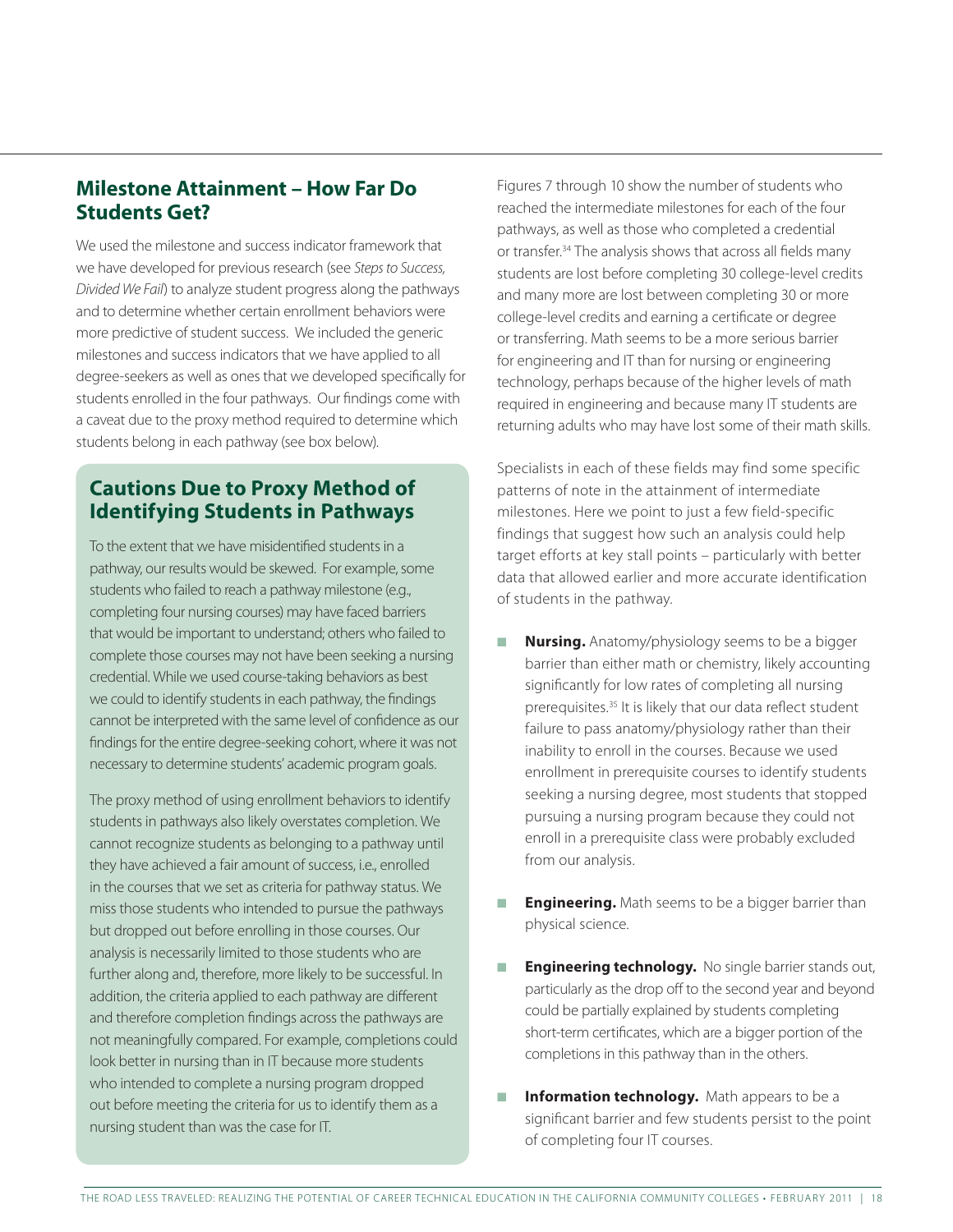## **Four Career Pathways – What Can We Learn from Students Attempting these Pathways?**



Figure 7 Milestone Attainment among Students in the Nursing Pathway

Note: Students can be counted in more than one category of completion, e.g., they may earn a certificate and an associate degree.



Figure 8 Milestone Attainment among Students in the Engineering Pathway

Note: Students can be counted in more than one category of completion, e.g., they may earn a certificate and an associate degree.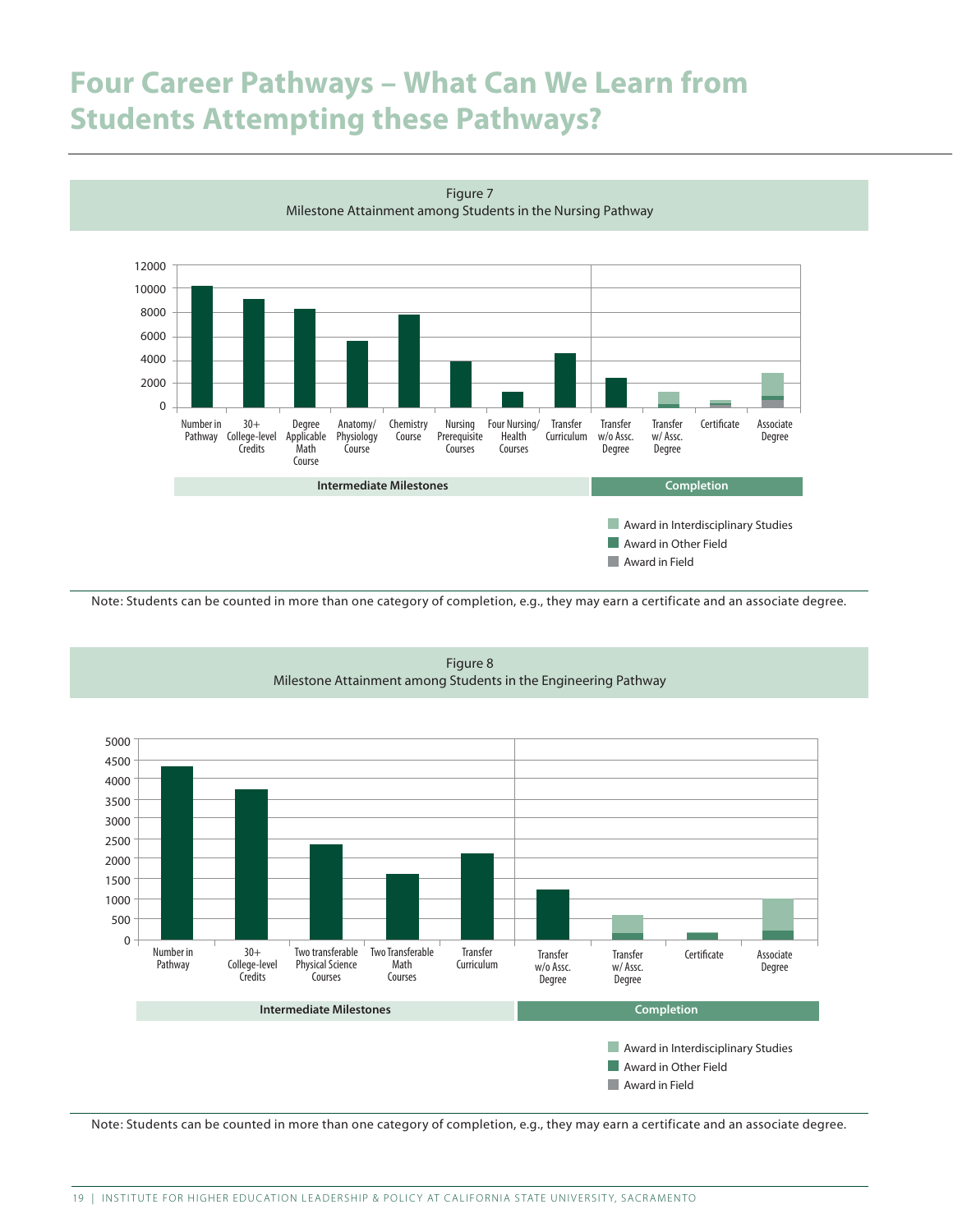

Figure 9 Milestone Attainment among Students in the Engineering Technology Pathway

Note: Students can be counted in more than one category of completion, e.g., they may earn a certificate and an associate degree.



Figure 10 Milestone Attainment among Students in the IT Pathway

Note: Students can be counted in more than one category of completion, e.g., they may earn a certificate and an associate degree.

**Award in Field**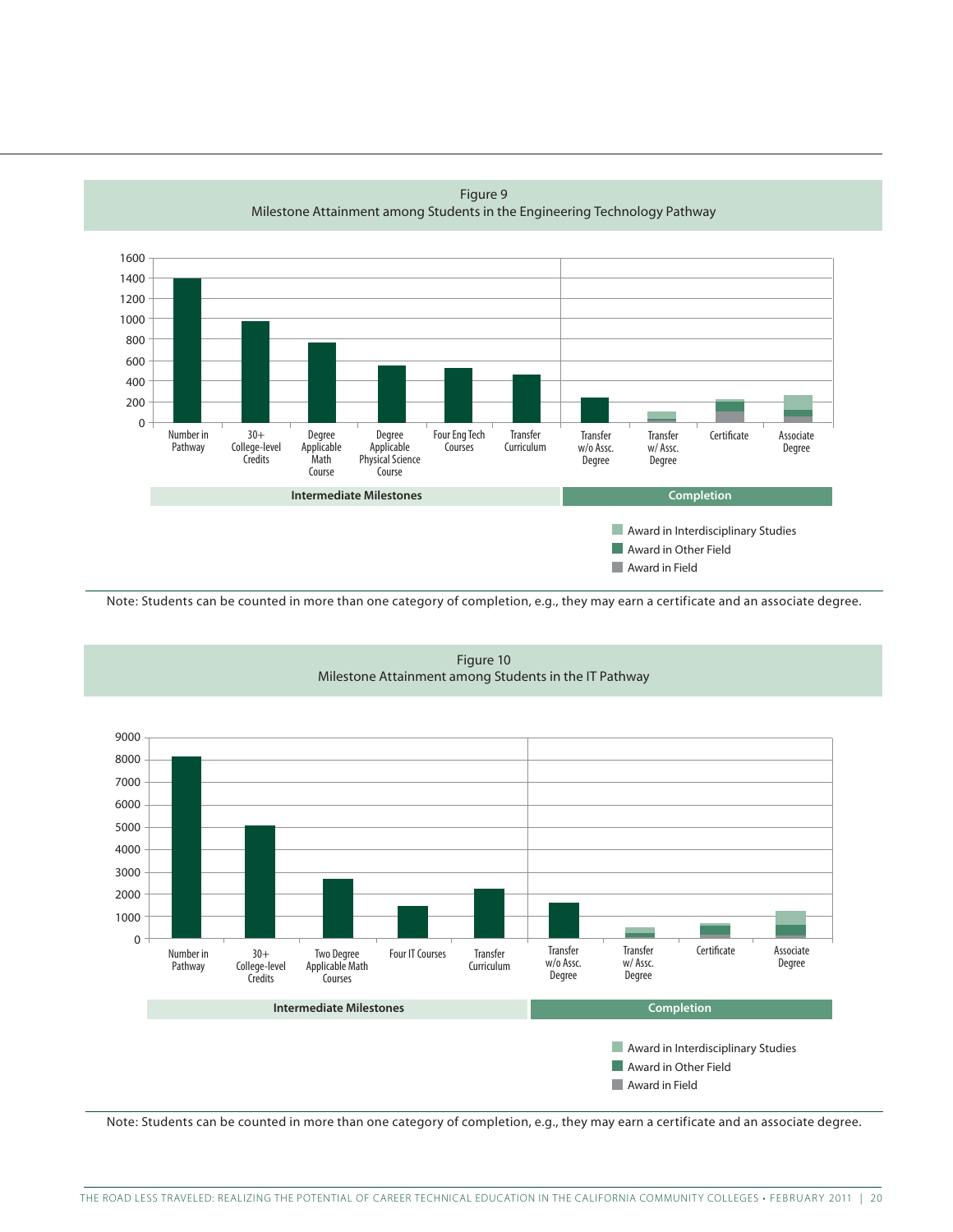### **Observations about Completions and Pathway Structure**

The findings in Figures 7-10 show a generally low level of associate and certificate awards, particularly certificates, with the exception of the engineering technology pathway where the completions are more evenly balanced across transfer, certificate, and associate degree. The last three bars in each figure are intended to help us understand the extent to which there may be effective pathways from certificates to associate degrees to transfer in each field. Those bars show the alignment of degrees earned to the field of study.

**Most certificates and degrees are outside the field of study.** In all four pathways (Figures 7-10), the bottom slice of the associate degree and certificate bars – indicating those awards in the field of study – is the smallest. We assume that this partly reflects some misidentification of students in the pathway. Beyond that, we suspect that some of the "other fields" are closely related. For example, aeronautical and aviation technology, automotive technology, and electro-mechanical technology are *not* included in the engineering technology field (as we defined it based on Classification of Instructional Program [CIP] codes and the corresponding Taxonomy of Programs [TOP] codes used by the CCC<sup>36</sup>) but those fields seem closely enough related to suggest that more of the awards are reflective of a student's field of study than the graph suggests. It could also be that students struggle with the huge variety of certificate and degree programs offered (especially certificate) and the limited advising resources available at the colleges, and end up with certificates that don't best reflect their career intentions. Our finding that most associate degrees are outside the field (mostly in interdisciplinary studies – top bar in the figures) suggests that those degrees are not serving well those students who want to use their degree to enter the workforce in a technical field. Another possibility is that colleges do not have the resources to offer courses required for all of the programs in their catalogs. Students may end up earning awards in other programs or interdisciplinary studies because they are unable to find the courses needed to complete their intended program of study.

#### **Most associate degree earners do not earn**

**certificates.** With the exception of engineering technology, many more students earn associate degrees than certificates during the six year period – meaning that the certificate does not function as a stepping stone for the majority of degree earners in the fields we studied, although some students who earned only a certificate within the six years could go on to earn an associate degree at a later point. However, the proportions of certificate and degree earners *within the field* is much closer, suggesting that when the associate degree is well aligned with the certificate – involving mostly the addition of general education – the certificate does function as a step toward a degree.

**Few transfer students earn associate degrees; most degrees are outside the field of study.** The majority of transfer students do not earn an associate degree prior to transfer and most of those who do, earn it outside the field of study. This is consistent with what we heard from those we interviewed and other research findings about the poor articulation between community college degree programs in career fields and the transfer requirements into four-year programs.37 In particular, interviewees mentioned that students wanting a bachelor's degree in engineering are better served focusing on completing courses in math and science than by completing an associate degree in engineering. The finding that few transfer students earn associate degrees in the field validates the reform efforts that led to the passage of SB1440, since the current set of associate degrees is clearly not helping students achieve transfer eligibility in these programs.

#### **Many students get close to transferring but don't**

**transfer.** In our report *Divided We Fail* we showed that fewer than half of all transfers complete a transfer curriculum prior to transfer, reflecting that many students transfer to private and out-of-state universities where there are fewer admissions requirements for transfer students. (We define completing a transfer curriculum as completing 60 transferable units including English and math). Here we see a very different pattern, with more students completing transfer requirements than actually transferring, across all four pathways. This suggests that many students persist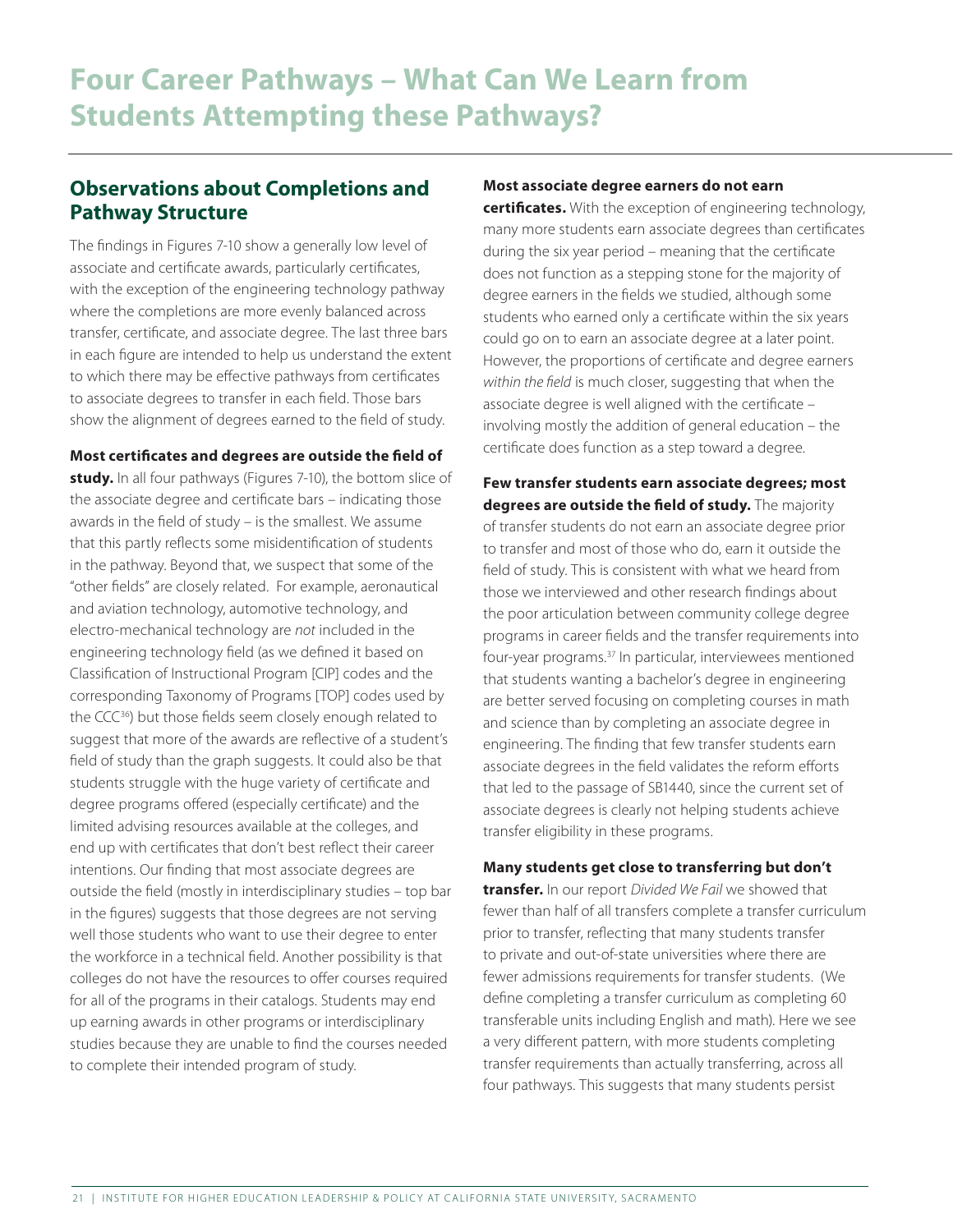long enough to be eligible to transfer but don't have the precise course mix, a high enough grade point average to be accepted into high demand fields like engineering and computer science, or are unable to gain access to their program of study at their chosen college. Statewide efforts to improve transfer pathways, per SB1440, and to preserve transfer slots at public universities could have a major impact on increasing transfer numbers in these fields.

## **Success Indicators – Identifying Patterns that Help Students Succeed**

An important part of our milestone and success indicator framework involves discovering what enrollment patterns are most predictive of success. Such information can help colleges direct efforts toward encouraging more students to follow successful patterns. Table 4 summarizes the success indicators that were most strongly associated with completing a credential or transferring to a four-year university. Students who met the success indicators shown had at least one-third greater odds of completing than those who didn't. Most of the indicators that we found to be important in our previous research on community college students in general were also important for students in each of the pathways.<sup>38</sup> This suggests that colleges should help students in CTE programs build early momentum towards completion and direct them immediately into any required English and math courses. Also shown are important success indicators that were specific to nursing, information technology, or engineering. The engineering technology-specific indicators that we tried were too weakly associated with completion for inclusion. The fieldspecific success indicators point to the importance of having students engage in substantive coursework in the field early on. Consistent with what we heard in our interviews, we found that nursing students who complete their science prerequisites when they first attempt them are more likely to complete. This suggests it is important to ensure that students are well prepared for this coursework so that they do not become discouraged by failing to complete it.

| Table 4<br><b>Key Success Indicators</b>                                    |                                                                                          |                                                                       |  |  |  |
|-----------------------------------------------------------------------------|------------------------------------------------------------------------------------------|-----------------------------------------------------------------------|--|--|--|
| <b>Success Indicators for All Pathways</b>                                  | <b>Success Indicators for Some</b><br><b>Pathways</b>                                    | <b>Field-Specific Indicators</b>                                      |  |  |  |
| Complete college-level math in 2 years                                      | Complete a college success course<br>(engineering technology)                            | Complete a nursing course within 4 years<br>(nursing)                 |  |  |  |
| Complete college-level English in 2 years<br>Earn 20+ credits in first year | Register on time for 80% of courses<br>(nursing, information technology,<br>engineering) | Pass science prerequisites in first term<br>T.<br>attempted (nursing) |  |  |  |
| Complete summer credits                                                     | Enroll continuously (nursing,<br>engineering, engineering                                | Complete a physical science course in<br>H.<br>2 years (engineering)  |  |  |  |
| Complete 80% of credits in first year                                       | technology)                                                                              | Complete an IT course in 2 years (IT)<br>Ш                            |  |  |  |
| Attend full time in first term                                              |                                                                                          |                                                                       |  |  |  |

THE ROAD LESS TRAVELED: REALIZING THE POTENTIAL OF CAREER TECHNICAL EDUCATION IN THE CALIFORNIA COMMUNITY COLLEGES • FEBRUARY 2011 | 22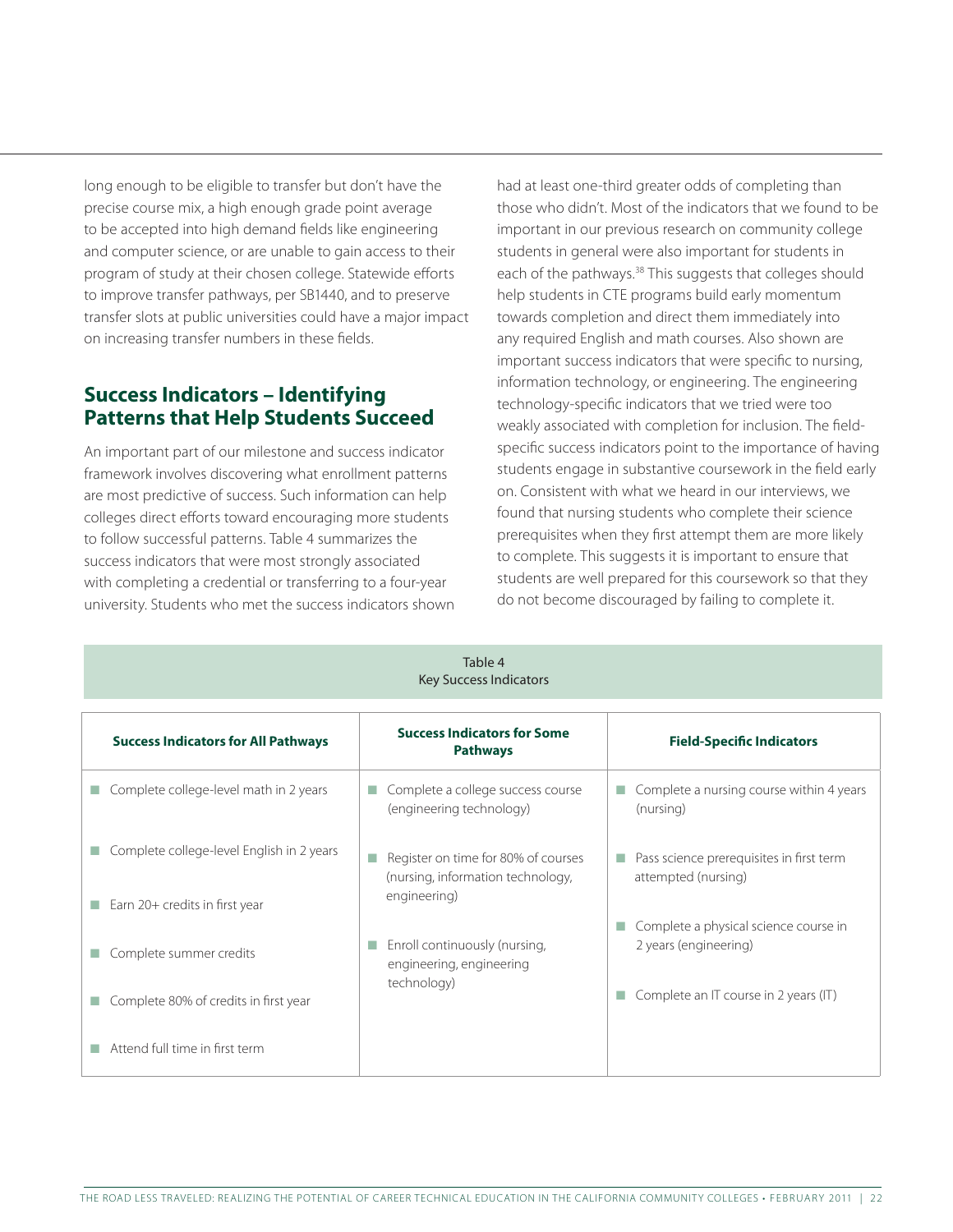## **Findings and Recommendations: Realizing the Potential**

The huge variety of CTE programs (especially certificate programs) and college circumstances require caution in generalizing too broadly from the four pathways we examined. For example, math requirements for the programs we studied are more rigorous and opportunities to transfer are greater than for many CTE programs. Recognizing that our findings and recommendations will not apply to all programs in all colleges, we conclude this exploratory study of CTE and student success by summarizing our main findings and offering recommendations. The unifying theme emerging from our research is that *there appears to be significant opportunity to better translate the credits that students earn into credentials that will help students attain their career goals.* 

## **Findings**

#### **1. Data Constraints Limit Knowledge and College Actions**

The lack of college and system data on student enrollment *by program* is a severe impediment to gaining a firm understanding of where students encounter barriers on the road to successful completion of degrees and certificates in CTE programs. The method we have used in the past to identify where students are getting stalled on the road to completion cannot easily be applied to individual CTE programs. With our "work around" method we were able to document some interesting patterns, raise some key issues, and draw some conclusions. But applying these analytical tools to *well-defined cohorts of occupational program enrollees* would be exceedingly more instructive. Program faculty and staff would be able to analyze in more detail, and with greater accuracy, where student progress was being stalled and would be more likely to develop appropriate responses.

Our analysis confirmed that the same behaviors we have found to be successful for all degree-seekers (e.g., enrolling fulltime, passing gateway courses early) appear successful in these career pathways as well. We identified a few field-specific enrollment behaviors that appear to promote completion but having data to monitor students enrolled in specific programs would make this analysis far more powerful in identifying successful enrollment patterns for each field.

#### **2. Good Student Progress is not Translating into Credentials**

Despite data limitations, we were able to document significant student progress but relatively few certificates and degrees to show for it:

#### **• Low incidence of certificates and degrees**

Few certificates and degrees are awarded relative to the number of vocational course enrollments (nearly one-third of all courses) and the needs of the California economy. We learned that associate degrees and certificates are not emphasized in some programs because such credentials are not believed to be valued by employers. We wonder if this is a "chicken or egg" issue. If occupational certificates and degrees sent clear signals to employers about the skills and competencies of the students who earn them, might employers value the credentials more than they do today? The national evidence of economic return to credentials of 30 or more units suggests that such credentials would be of value in California.

#### **• Significant threshold credit accumulation**

Significant numbers of students in each pathway accrue 30 or more college-level credits and pass degree-applicable math - far more than the relatively few who earn certificates or degrees, suggesting unrealized market value. It would be important to know why students with 30 or more credits do not earn certificates. Possible explanations include: credits don't add up to meet any program requirements, students are unaware that they have completed a program, and students don't believe the credential will benefit them.

#### **High transfer potential**

More students in these career pathways complete a transfer curriculum than actually transfer - an opposite pattern from that exhibited by degree-seekers in general where most students transfer (other than to UC and CSU) without completing 60 transferable credits. This suggests that better structured CTE transfer pathways would be one change that could yield considerably higher transfer success.

#### **3. Pathway Structures do not Promote Attainment of Technical Credentials**

Several of our research findings paint a picture of CTE pathways that may not be structured to the best advantage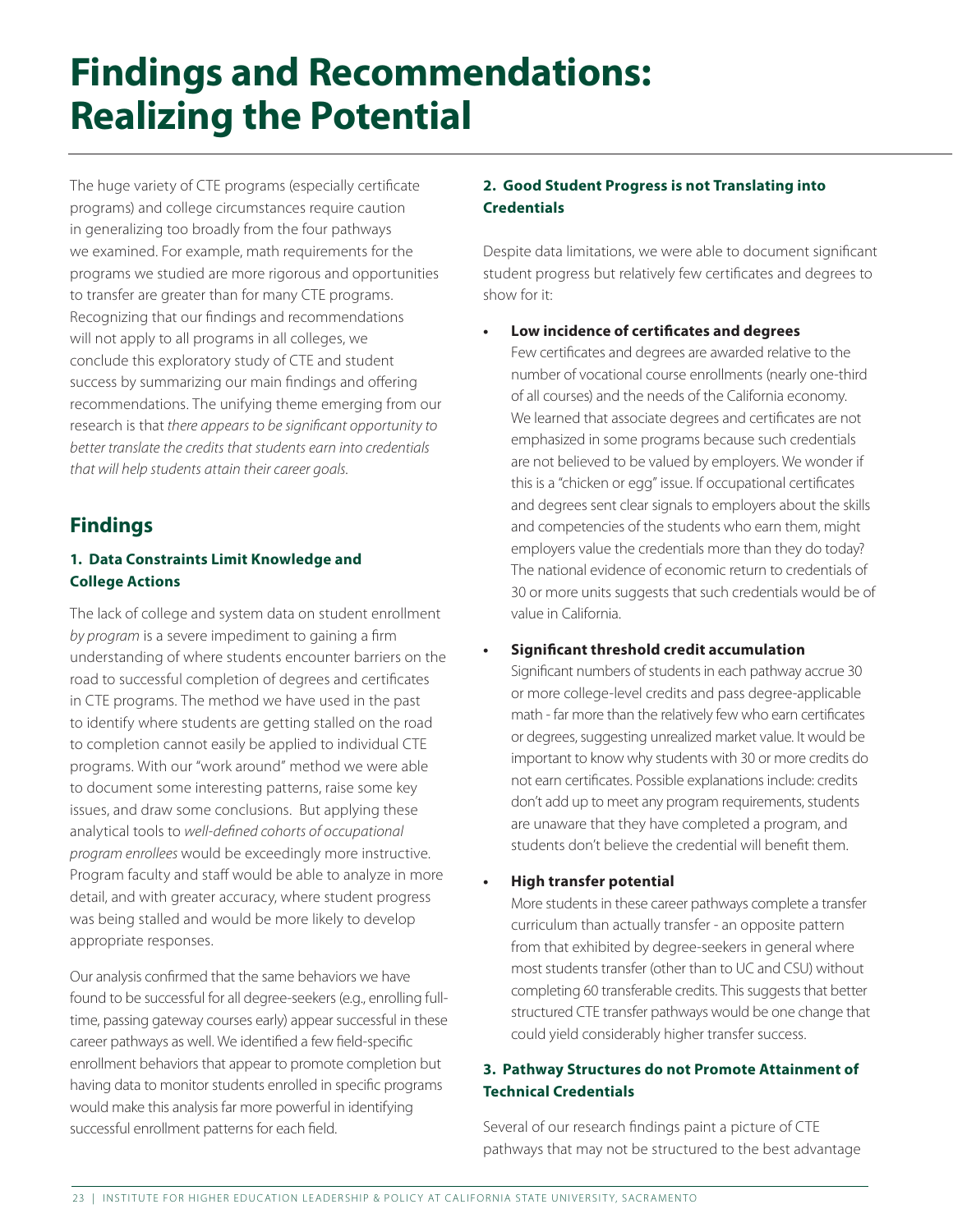of students, because current structures reflect the lack of priority on career-oriented credentials.

**• Unclear basic skills needs and options**

The core basic skills sequence does not appear to be serving CTE programs. Certificate/degree-earners in these four fields completed, on average, less than one course in basic skills. Several CTE program interviewees said they rarely refer students to basic skills courses for fear that the basic skills sequence is a dead end for their students. Yet despite individual reform efforts in math and language arts basic skills instruction across the CCC, there is no systematic alternative for addressing skills deficiencies in CTE programs. Few certificate programs even require English or math, which may not be in accord with the competencies employers seek.

**Loose alignment of credentials with technical fields of study**

Most certificates and degrees that were earned by the students we tracked were not awarded in the field of study as best we could define it. The great majority of associate degrees were awarded in interdisciplinary studies rather than in a technical field. Certificates were awarded in a wide variety of fields, some likely related to the pathway but reflecting a huge array of certificate programs across the colleges.

**Substantial program variation and proliferation** We documented, and cited above, a huge variety of degree and certificate programs and an equally huge variation across programs in unit and programmatic requirements. Unit requirements, general education components, and basic skills expectations vary widely as well. With students needing (and asking for) fewer choices and more structure, and with employers and students likely benefiting from clearer signals from credentials, we question whether the copious array of offerings best promotes student success.

#### **Pathways not designed around sequential credentials**

Among the 2003-04 cohort we studied, few of those who transferred earned associate degrees and few of those who earned associate degrees earned certificates. Even fewer earned lower and higher credentials in the same

field. Whether lower-unit credentials help students build momentum toward higher-unit credentials likely varies by field. Nevertheless, it seems important to understand whether more tightly structured pathways through levels of credentialing could promote student success.

### **Recommendations**

#### **1. Require students to declare a program of study and colleges to ensure access to programs**

All entering students who indicate a goal of certificate, associate degree, transfer, or job skills should be required to declare their desired program of study, including specific occupational program. This information should become part of the basic management information system (MIS), updated at least annually, to enable colleges to plan their course offerings around the programs in which students enroll. Students uncertain of their program should *initially* be "undeclared" and assisted to determine a programmatic intent by a certain point.

Having students formally select, and colleges provide access to, programs of study would have tremendous advantages for student success. Students would have a clear roadmap toward completion and have far fewer chances to make poor coursetaking decisions.<sup>39</sup> Colleges could better construct a class schedule around programs (not courses) to ensure access to the courses students need. Excess units would be reduced, saving students time and money and providing capacity for additional students. Enrolling students formally in programs would give colleges a powerful data tool for improving student success. Our analysis, constrained though it is, has demonstrated the potential of the milestone and success indicator framework to help colleges learn how more students could successfully complete career programs. But more conclusive and helpful findings about student progress and success cannot be produced without accounting for enrollment by program.

#### **2. Consider fewer and more consistent program offerings**

The Chancellor's Office should initiate an effort to review certificates and associate degree programs to determine whether student needs would be better met with fewer programs and greater consistency across colleges in program structure.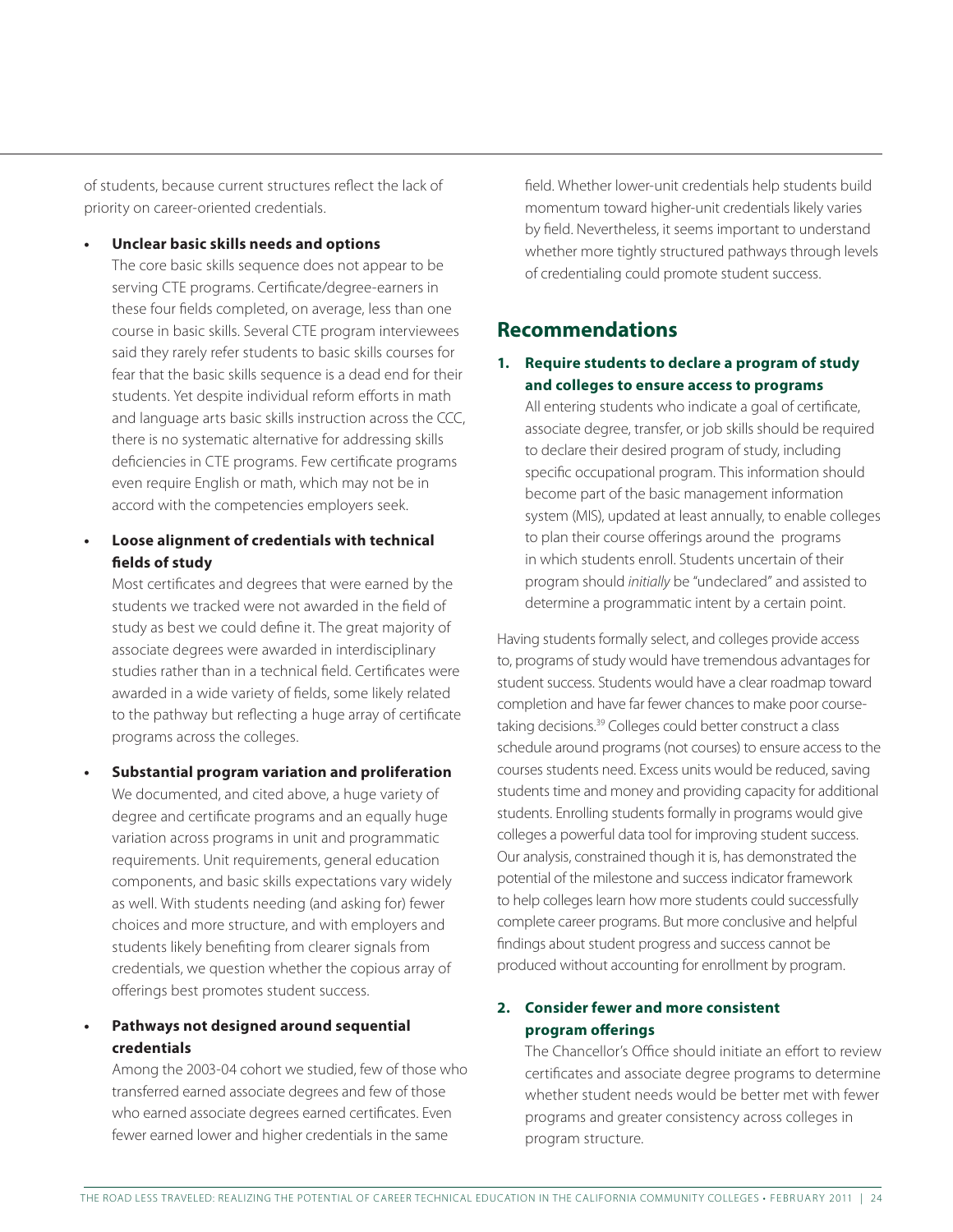Hand-in-hand with requiring students to declare programs of study should be a commitment by colleges to ensure that the programs they offer are accessible to students and responsive to regional needs. The sheer number of and variation across programs lead us to question how students can navigate all of the choices and whether all programs "on the books" are still vital. The excess units we documented among completers suggests that a condensed set of choices that reflects more consistency across colleges might be more efficient for students and taxpayers. A new report on certificate programs in the nation's community colleges documents the same complexity and variability that we found in California. It expresses concern about "the seemingly haphazard nature of the way that states approach certificate production" and speculates that the multiplicity and variability of offerings might have more to do with faculty interests and "the inertia of resourceallocation practices" than with labor market needs. Among that report's recommendations is that states collect and analyze data on labor market returns to certificates to ensure that the credentials offered have relevance to highdemand occupations and that state policymakers work with colleges to develop "more consistent certificate programs that encourage variations across colleges only as might be reasonably responsive to employers in the region." 40 Another new research report concludes that a lack of program structure can be a significant deterrent to community college student success.<sup>41</sup>

The new Course Identification Number System (C-ID) could aid efforts to achieve more consistency across CTE offerings. While some might argue that striving for consistency across program types and requirements would be contrary to the regional dimension of the CTE mission, there are examples of other large states with great regional variation that have more statewide consistency in their CTE programs. Community colleges in Florida, for example, must adhere to a state-defined set of content standards for each CTE program.<sup>42</sup> Each college can choose which programs to offer based on local needs and can decide how to organize its courses and curriculum to impart the standards to students.

#### **3. Focus on basic skills for CTE**

Current efforts to improve basic skills instruction should include an explicit focus on how students in CTE programs can best attain the proficiency levels in English language arts and math that their programs require.

This research raises a number of concerns about basic skills for CTE programs that warrant study. Our finding that CTE program completers in the four fields took virtually no basic skills courses raises the possibility that students are not able to overcome basic skills deficiencies to complete certificates or degrees in these vital fields. Some students are acquiring requisite basic skills in contextualized CTE curricula but such practices are not widespread.43 Our finding that few certificate programs require English or math raises the concern that the programs are not producing graduates with the skills needed to succeed in the workplace. Given the importance of increasing student success in these, and other, key technical fields, it is important that as the system continues its priority work on basic skills, it explicitly address basic skills for the CTE mission - both curricular requirements and means to help students meet them - be it through contextualized instruction or basic skills courses.

#### **4. Reexamine associate degree**

As work begins to develop a new set of associate degrees for transfer, per SB 1440, parallel efforts should examine how existing associate degrees might better serve students who are not intending to transfer.

Our analysis confirms the need for the new associate degrees for transfer authorized by SB1440. It is difficult for one subject area associate degree to adequately prepare students to transfer into upper division coursework *and* prepare them with the subject matter expertise to move directly to the workforce. While a transfer degree need only prepare students with the introductory foundation to enter a bachelor's program at a par with other juniors, an applied associate degree must give students more substantive knowledge of the field as appropriate to entry-level job expectations. The associate degrees awarded by our colleges may not be meeting either of these needs well. SB 1440 offers a great opportunity to design degrees that will help students meet all lower division requirements and transfer as juniors into their major fields. But our analysis has convinced us that the current associate degree is also in need of review now that it will have a more singular purpose of preparing students for employment. Most degrees earned by students in the four career pathways were in interdisciplinary studies. A well-designed specialized degree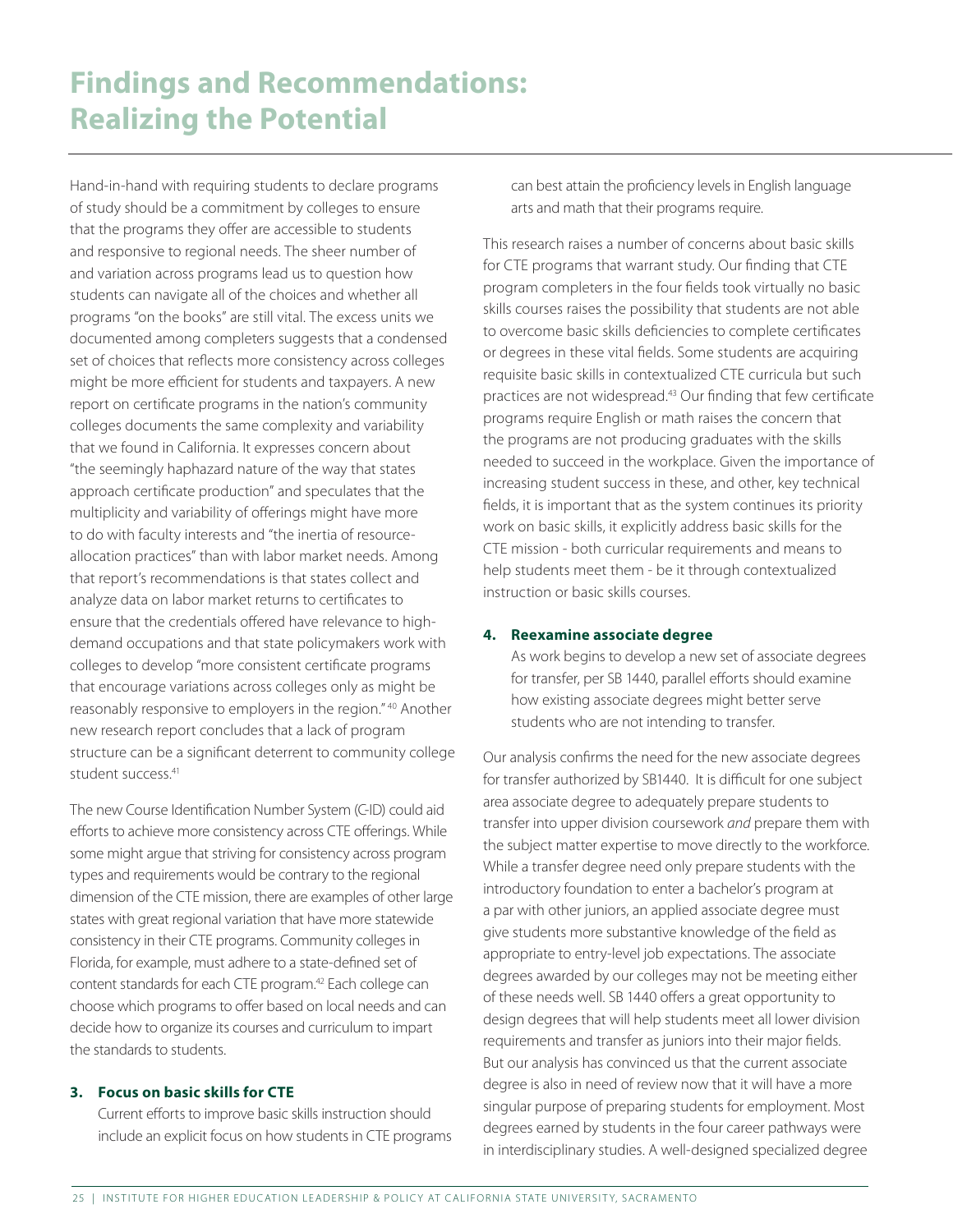that gives students a clear roadmap of course-taking and gives employers a clear sense of the competencies of graduates might better meet students' short-term needs. Consideration should also be given to providing future transfer opportunities where there is a counterpart program in the CSU, perhaps via the "upside down" model whereby students complete most technical coursework at the community college and complete GE at the university.<sup>44</sup>

#### **5. Conduct additional research**

The data we reviewed raised some important questions that we believe the Chancellor's Office would be able to answer with additional research:

- $\blacksquare$  Why do students amass so many excess units along the way to earning certificates and associate degrees?
- $\blacksquare$  What levels of math and English proficiency do individual certificate programs require? Are these levels appropriate in view of employer expectations? How are basic skills deficiencies being addressed for students in CTE programs?
- $\blacksquare$  Are there sufficient opportunities for incoming students – especially those coming directly from high school – to receive academic and career advising to help them understand available CTE program options?
- $\blacksquare$  How many students satisfy certificate requirements but fail to officially earn one? Why?

### **Future Directions**

We began this report by contrasting the importance of CTE with the position it currently occupies in the CCC. We hope that this study can help CTE gain a more integral position within the system, in terms of its priority, its funding, and the degree to which silos can be penetrated across mission areas.

As we build on these findings for our broader CTE research agenda, we will surely encounter many complexities and trade-offs. For example, how are employer needs best balanced with student needs in determining the amount of

program differentiation and specialization within a field? Would there be an unacceptable cost in attrition of setting basic skill proficiency requirements for certificates? Would the addition of an *applied* associate degree help delineate pathways for students and employers? Would an *applied* baccalaureate offered by the California State University improve transfer outcomes for students in career programs or would it diminish the value of the baccalaureate? What is the best way, given scarce counseling resources, to help students declare a programmatic field of study in a timely manner? If some CTE programs are strictly "terminal" and others are highly transferable, should that difference be made more explicit for students and for the policies that pertain to CTE?

One potential trade-off strikes us as especially important to consider as we explore prospects for achieving better aligned career pathways. If we build cohesive pathways that lead from the certificate level to associate to transfer and a baccalaureate degree, there may be a cost of reduced success at the sub-baccalaureate level. For example, the level of math and science coursework required for vocational nursing is lower than that required for registered nursing, and the math requirements for certificates and associate degree programs in engineering technology are lower than those for transfer into baccalaureate programs in engineering or engineering technology. Increasing the rigor of requirements for the lower credentials would help students keep bachelor's degree options open but could discourage some students from pursuing what would otherwise be viable sub-baccalaureate career options, or could reduce their rates of success in those programs. At the same time, students who complete requirements for one level of credential and find that they want to continue their education could get discouraged if too few of their completed credits at one level count toward the next.

We will explore these and many other questions in the coming months and years as part of our broader agenda to understand how state and system policies affect the operation of the CTE mission and the success of students pursuing occupational programs. The goal of this research agenda is to help California adopt policies and invest resources to best promote the success of students in pursuing their chosen careers.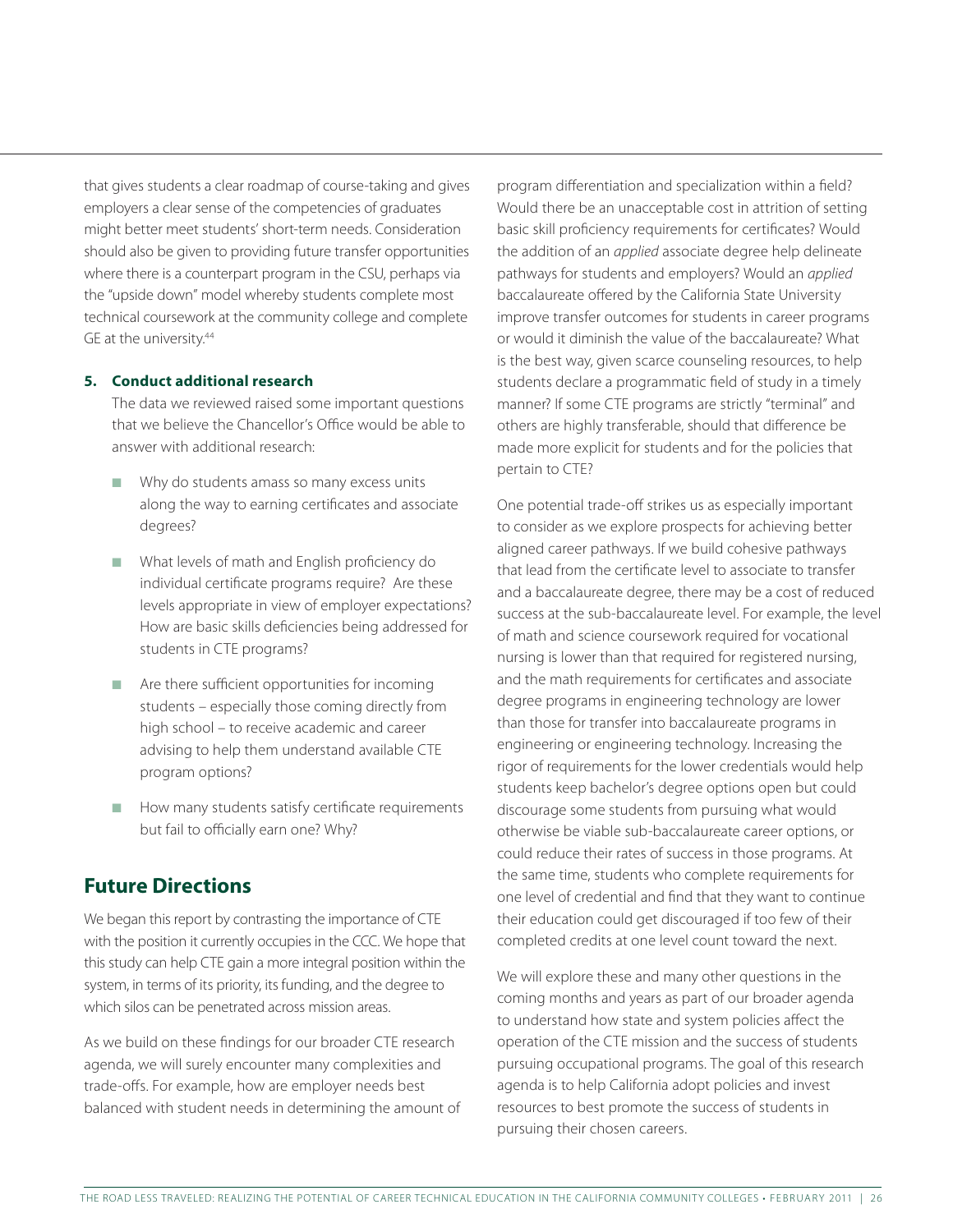## **Notes**

- 1 Lay, S.M. (2010). A *report of the Commission on the Future of the Community College League of California.* Sacramento, CA: Community College League of California.
- 2 Jacobsen, L. & Mokher, C. (2009). *Pathways to boosting the earnings of low-income students by increasing their educational attainment.* Washington, DC: Hudson Institute Center for Employment Policy and CNA Analysis and Solutions; Bailey, T., Kienzl, G, & Marcotte, D. (2004). *The return to a sub-baccalaureate education: The effects of schooling, credentials and program of study on economic outcomes.* Washington, DC: U.S. Department of Education.
- 3 Hagedorn, L.S. & DuBray, D. (2010). Math and science success and nonsuccess: Journeys within the community college. *Journal of Women and Minorities in Science and Engineering, 16*(1), 31-50.
- 4 Johnson, H. & Sengupta, R. (2009). *Closing the gap: Meeting California's need for college graduates.* San Francisco: Public Policy Institute of California.
- 5 Offenstein, J. & Shulock, N. (2009). T*echnical difficulties: Meeting California's workforce needs in science, technology, engineering, and math (STEM) fields.*  Sacramento, CA: Institute for Higher Education Leadership & Policy; PolicyLink (2010). *Pathways out of poverty for vulnerable Californians: Policies that prepare the workforce for middle-skill infrastructure jobs.* Oakland, CA: Author; The Workforce Alliance (2009). *California's forgotten middle-skill jobs: Meeting the demands of a 21st century economy.* Washington, DC: Author; California Community College Association for Occupational Education (2010). *Proposed regional workforce and economic development strategy.* Retrieved from http://www.cccaoe.org/Splash/2010/Regional\_ Workforce\_Economic\_Development\_Strategy\_Overlay.html.
- 6 Moore, C. & Shulock, N. (2010). *Divided we fail: Improving completion and closing racial gaps in California's community colleges*. Sacramento, CA: Institute for Higher Education Leadership & Policy.
- 7 Stern, D. & Stearns, R. (2008). Evidence and challenges: Will multiple pathways improve student outcomes? In Oakes, J. & Saunder, M. (eds.), *Beyond tracking: Multiple pathways to college, career, and civic participation.* Cambridge, MA: Harvard Education Press.
- 8 Bosworth, B. (2010). *Certificates count: An analysis of sub-baccalaureate certificates.* Washington, DC: Complete College America (p. 23).
- 9 Jacobsen & Mokher, 2009 (p. i).
- 10 Bosworth, 2010; Furchtgott-Roth, D., Jacobsen, L., & Mokher, C. (2009). *Strengthening community colleges' influence on economic mobility.* Washington, DC: The Pew Charitable Trusts; Bailey, et al., 2004.
- 11 Grubb, W.N. & Lazerson, M. (2004). Community colleges need to build on their strengths. *The Chronicle of Higher Education, 51*(10).
- 12 Jenkins, D., Zeidenberg, M., & Kienzl, G.S. (2009). *Educational outcomes of I-BEST, Washington State Community and Technical College System's Integrated Basic Education and Skills Training program: Findings from a multivariate analysis* (CCRC Working Paper No. 16). New York: Community College Research Center, Teachers College, Columbia University; Scrivener, S., Bloom, D., LeBlanc, A., Paxson, C., Rouse, C.E., & Sommo, C. (2008). *A good start: Two-year effects of a learning community program at Kingsborough Community College.* New York: MDRC.
- 13 Farr, B., Bradby, D., Hartry, A., Sipes, L., Hall, L., & Tasoff, S. (2009). *Evaluation of the demonstration sites in the ConnectEd network.* Berkeley, CA: MPR Associates, Inc.
- 14 Jenkins, D. (2008). *A short guide to "tipping point" analyses of community college student labor market outcomes.* New York: Community College Research Center; Bosworth, 2010.
- 15 SB 1440 (Padilla), Chapter 428, Statutes of 2010.
- 16 Bosworth, 2010.
- 17 An example is the Governor's Initiative on Economic Development and Career Technical Education, SB 70 (Scott), Chapter 352, Statutes of 2005.
- 18 Course classification data retrieved from the Chancellor's Office Data Mart at http://www.cccco.edu/ChancellorsOffice/Divisions/TechResearchInfo/ MIS/DataMartandReports/tabid/282/Default.aspx. The RP Group's CTE Transfer project is studying ways to improve CTE transfer pathways. Information on the project can be found at http://www.rpgroup.org/css/ CTETransfer.html.
- 19 We identified career fields using the postsecondary taxonomy published by the National Center for Education Statistics (NCES). The NCES classifies programs as either career fields or liberal arts fields. The taxonomy can be found at http://nces.ed.gov/surveys/ctes/tables/postsec\_tax.asp.
- 20 California Postsecondary Education Commission on-line data, *Degrees/ Completions –Discipline/Instructional Program* for 2008, accessed December 10, 2010 at http://www.cpec.ca.gov/OnLineData.
- 21 For some of the reasons behind the new transfer legislation, SB 1440, see Moore, C., Shulock, N. & Jensen, C. (2009). *Crafting a student-centered transfer process in California: Lessons from other states.* Sacramento, CA: Institute for Higher Education Leadership & Policy.
- 22 Moore, C., Shulock, N., & Offenstein, J. (2009). *Steps to success: Analyzing milestone achievement to improve community college student outcomes.*  Sacramento, CA: Institute for Higher Education Leadership & Policy.
- 23 See Appendix 1 in the online appendices at http://www.csus.edu/ ihelp/pdfs/cte\_web\_appendix.pdf for a summary of the employment projection data for the four fields.
- 24 EDD produces occupational projections using Standard Occupational Codes (SOC). In order to identify educational programs related to each set of SOC codes, we used "crosswalk" files obtained from the National Crosswalk Service Center to match the SOC codes up to the Classification of Instructional Programs (CIP) codes used by CSU to classify their degree programs. To match CIP codes to the Taxonomy of Program (TOP) codes used by CCC, we used the *Crosswalk Table 6th Edition Taxonomy of Programs to 2000 Classification of Instructional Programs* obtained from the Chancellor's Office website.
- 25 Mattis, M.C. & Sislin, J. (Eds.) (2005). E*nhancing the community college pathway to engineering careers,* Washington, DC: The National Academies Press.
- 26 California Engineering Liaison Council (1995)*. Engineering team.* Retrieved from www.caelc.org/#TEAM.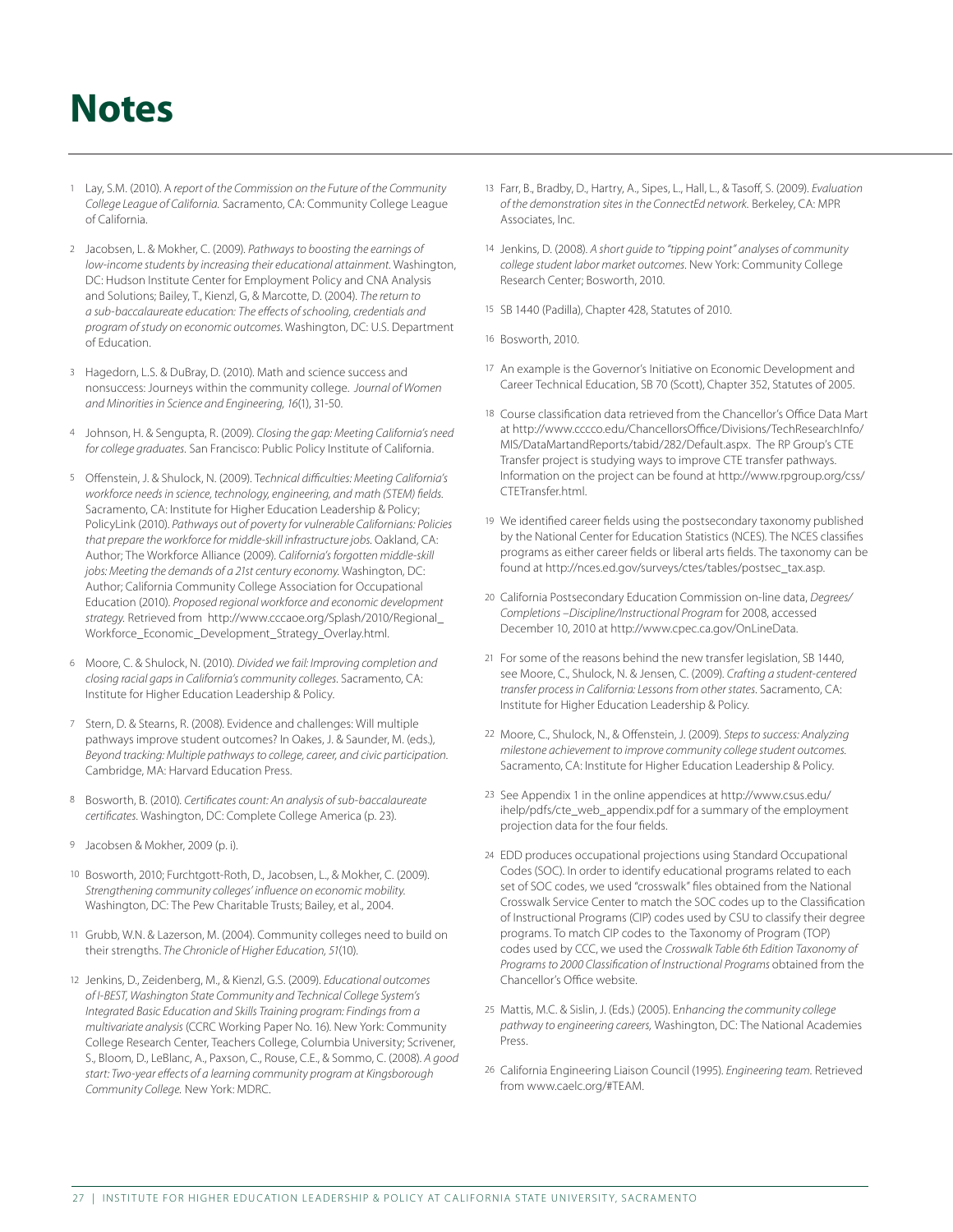- 27 Bosworth, 2010; Leinbach, T. & Jenkins, D. (2008). *Using longitudinal data to increase community college student success: A guide to measuring milestone and momentum point attainment.* New York: Community College Research Center, Teachers College, Columbia University.
- 28 Association for Computing Machinery (2009). *Future of computing education summit.* New York: Author; Bullen, C.V., Abraham, T., Gallagher, K., Simon, J.C., & Zwieg, P. (2009). IT workforce trends: Implications for curriculum and hiring. *Communications of the Association for Information Systems, 24*(January), 129-140.
- 29 See Appendices 2 and 3 in the online appendices at http://www.csus. edu/ihelp/pdfs/cte\_web\_appendix.pdf for a list of TOP and CIP codes used to identify degree and certificate earners in these fields.
- 30 Legislative Analyst's Office (2010). *Are entering freshmen prepared for college-level work?* Sacramento, CA: Author.
- 31 Wiseley, W.C. (2011). Effective basic skills instruction: The case for contextualized developmental math. *PACE Policy Brief.* Berkeley, CA: Policy Analysis for California Education.
- 32 Wiseley, 2011
- 33 Moore & Shulock, 2010
- 34 See Appendix 5 in the online appendices at http://www.csus.edu/ihelp/ pdfs/cte\_web\_appendix.pdf for a list of TOP codes used to identify degrees and certificates earned in these fields.
- 35 AB 1559, Berryhill, signed by the governor in 2007 requires community college registered nursing programs that use a multi-criteria screening process to admit applicants on the basis of a diagnostic assessment tool, academic performance, and other criteria. The use of these tools should increase the level of academic preparation among nursing students and the rate at which they complete their courses.
- 36 To match CIP codes to TOP codes, we used the *Crosswalk Table: 6th Edition Taxonomy of Programs to 2000 Classification of Instructional Programs.*
- 37 Schiorring, E., Karandjeff, K., & Cooper, D. (2009). *Phase I research summary: CTE transfer research project.* Berkley, CA. The RP Group Center for Student Success.
- 38 Moore et al., 2009
- 39 Scott-Clayton, J. (2011). *The shapeless river: Does a lack of structure inhibit students' progress at community colleges?* (CCRC Working Paper No. 25). New York: Community College Research Center, Teachers College, Columbia University.
- 40 Bosworth, 2010, pp.iii-iv and 26-27.
- 41 Scott-Clayton, 2011
- 42 Moore, C. (2010). *Strategies for improving higher education in California: Some lessons from Florida for California's higher education policies.* Los Angeles, CA: Campaign for College Opportunity.
- 43 Wiseley, 2011
- 44 Townsend, B., Bragg, D., & Ruud, C. (2008). *The adult learner and the applied baccalaureate: National and state-by-state inventory.* Champaign, IL: Office of Community College Research and Leadership, University of Illinois at Urbana-Champaign.